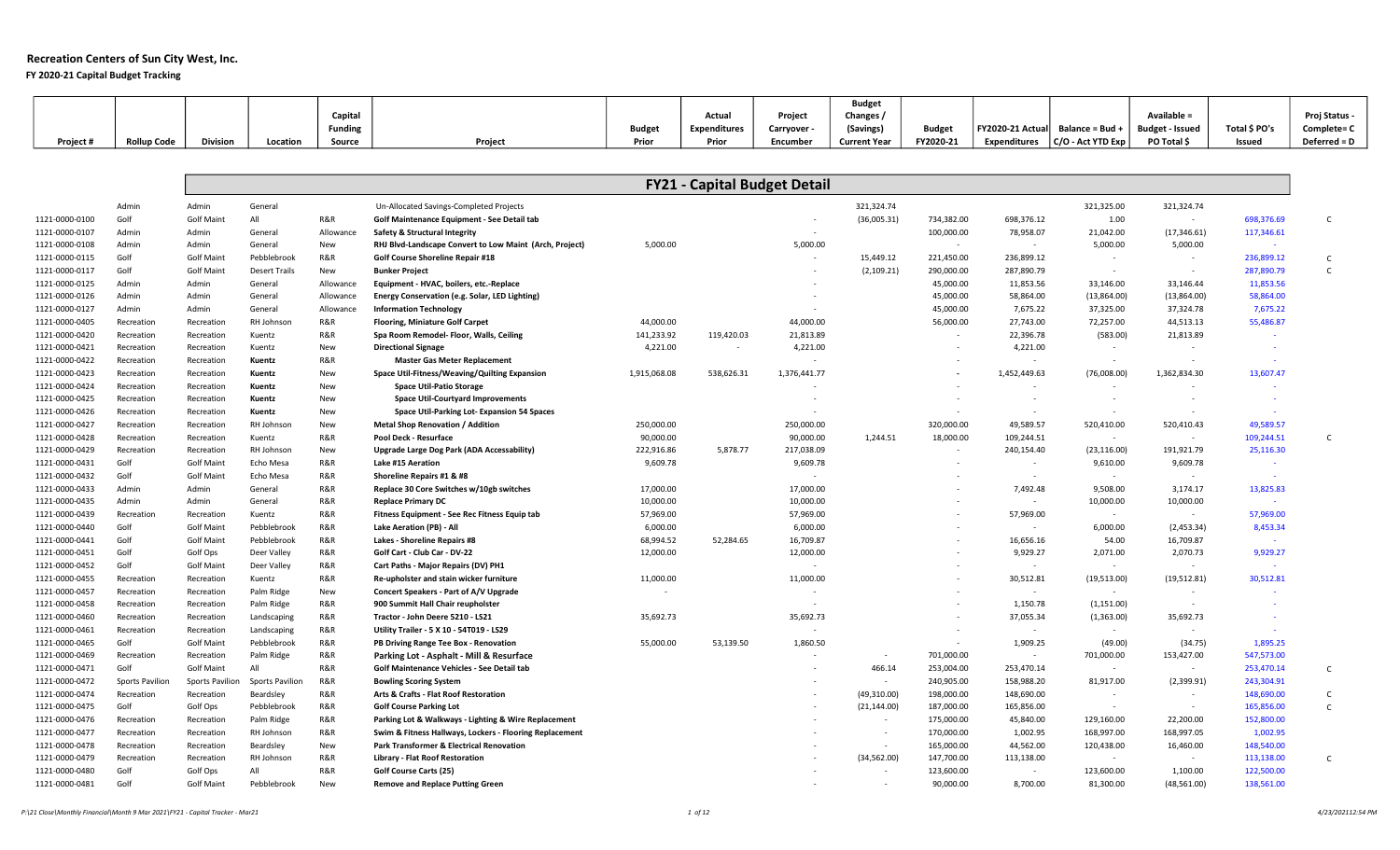### Recreation Centers of Sun City West, Inc. FY 2020-21 Capital Budget Tracking

|                                  |                                       |                        |                          |                |                                                                                  |                        |                              |                          | <b>Budget</b>                       |                            |                                         |                                      |                                       |                       |                              |
|----------------------------------|---------------------------------------|------------------------|--------------------------|----------------|----------------------------------------------------------------------------------|------------------------|------------------------------|--------------------------|-------------------------------------|----------------------------|-----------------------------------------|--------------------------------------|---------------------------------------|-----------------------|------------------------------|
|                                  |                                       |                        |                          | Capital        |                                                                                  |                        | Actual                       | Project                  | Changes /                           |                            |                                         |                                      | Available =                           |                       | Proj Status                  |
|                                  |                                       | <b>Division</b>        | Location                 | <b>Funding</b> |                                                                                  | <b>Budget</b><br>Prior | <b>Expenditures</b><br>Prior | Carryover                | (Savings)                           | <b>Budget</b><br>FY2020-21 | FY2020-21 Actual<br><b>Expenditures</b> | Balance = Bud +<br>C/O - Act YTD Exp | <b>Budget - Issued</b><br>PO Total \$ | Total \$ PO's         | Complete= C                  |
| Project#<br>1121-0000-0482       | <b>Rollup Code</b><br>Sports Pavilion | Sports Pavilion        | Sports Pavilion          | Source<br>New  | Project<br><b>Memo's Gas Line Project</b>                                        |                        |                              | Encumber                 | <b>Current Year</b><br>(26, 334.00) | 75,000.00                  | 48,666.00                               |                                      |                                       | Issued<br>48,666.00   | Deferred = D<br>$\mathsf{C}$ |
| 1121-0000-0483                   | Recreation                            | Recreation             | Beardsley                | R&R            | Pool Heater B-1 - Replacement                                                    |                        |                              | $\sim$                   | (17,022.91)                         | 64,736.00                  | 47,713.09                               |                                      | $\sim$                                | 47,713.09             | $\mathsf{C}$                 |
| 1121-0000-0484                   | Recreation                            | Recreation             | Kuentz                   | New            | <b>Fitness Room Expansion Equipment</b>                                          |                        |                              | $\overline{\phantom{a}}$ | (20, 248.34)                        | 60,000.00                  | 39,751.66                               |                                      |                                       | 39,751.66             | C                            |
| 1121-0000-0486                   | Recreation                            | Recreation             | RH Johnson               | R&R            | <b>Audio Visual For Lecture Hall</b>                                             | 12,000.00              |                              | 12,000.00                | $\sim$                              | 103,658.00                 | 103,099.92                              | 12,558.00                            | 6,613.09                              | 109,044.91            |                              |
| 1121-0000-0487                   | Recreation                            | Recreation             | RH Johnson               | New            | <b>East Property Fence Replacement</b>                                           |                        |                              |                          | (9,059.00)                          | 48,500.00                  | 39,441.00                               |                                      | $\sim$                                | 39,441.00             | C                            |
| 1121-0000-0488                   | Admin                                 | Admin                  | General                  | R&R            | Pick-up Truck - Chevy 2500 - M-11 (CF40594)                                      |                        |                              |                          | (23, 103.66)                        | 46,350.00                  | 23,246.34                               |                                      |                                       | 23,246.34             | $\mathsf{C}$                 |
| 1121-0000-0489                   | Recreation                            | Recreation             | Landscaping              | R&R            | Pick-up Truck - Dodge Ram 1500 - LS61                                            |                        |                              |                          | (10, 395.00)                        | 41,200.00                  | 30,805.00                               |                                      |                                       | 30,805.00             | C                            |
| 1121-0000-0490                   | Recreation                            | Recreation             | Landscaping              | R&R            | Pick-up Truck - Dodge Ram 1500 - LS62                                            |                        |                              |                          | (2,035.25)                          | 41,200.00                  | 39,164.75                               |                                      |                                       | 39,164.75             | $\mathsf{C}$                 |
| 1121-0000-0491                   | Admin                                 | Admin                  | General                  | R&R            | Service Truck - Chevy 2500 - M-2 (CJ59171)                                       |                        |                              |                          | 2,498.59                            | 41,200.00                  | 43,698.59                               |                                      | $\overline{\phantom{a}}$              | 43,698.59             | $\mathsf{C}$                 |
| 1121-0000-0492                   | Admin                                 | Admin                  | General                  | R&R            | Pick-up Truck - Chevy 1500 - M-3 (CD87967)                                       |                        |                              |                          | (4,788.00)                          | 36,050.00                  | 31,262.00                               |                                      |                                       | 31,262.00             | C                            |
| 1121-0000-0494                   | Recreation                            | Recreation             | Landscaping              | R&R            | Pick-up Truck - Ford Ranger - LS4                                                |                        |                              |                          | (5,546.89)                          | 36,050.00                  | 30,503.11                               |                                      | $\sim$                                | 30,503.11             | $\mathsf{C}$                 |
| 1121-0000-0495                   | Recreation                            | Recreation             | Palm Ridge               | R&R            | Courts, Pickleball Resurface (11-18)                                             |                        |                              |                          | $\sim$                              | 30,000.00                  | $\sim$                                  | 30,000.00                            | 30,000.00                             | - 40                  |                              |
| 1121-0000-0496                   | Golf                                  | Golf Ops               | Stardust                 | R&R            | <b>GMC Van -Stardust</b>                                                         |                        |                              |                          | $\sim$                              | 25,750.00                  | $\sim$                                  | 25,750.00                            | 25,750.00                             | $\sim$                |                              |
| 1121-0000-0497                   | Admin                                 | Admin                  | General                  | R&R            | Service Vehicle - CC&R                                                           |                        |                              |                          | (3,599.78)                          | 25,750.00                  | 22,150.22                               | $\sim$                               | $\sim$                                | 22,150.22             | $\mathsf{C}$                 |
| 1121-0000-0498                   | Recreation                            | Recreation             | Landscaping              | R&R            | Utility Vehicle - Toro Workman 3200 LS90                                         |                        |                              |                          | 1,315.35                            | 25,462.00                  | 26,777.35                               | $\sim$                               | $\sim$                                | 26,777.35             | $\mathsf{C}$                 |
| 1121-0000-0499                   | Sports Pavilion                       | Sports Pavilion        | Sports Pavilion          | R&R            | Sports Pavilion Central Counters/Display Case Reface                             |                        |                              |                          | $\sim$                              | 25,000.00                  | 4,771.26                                | 20,229.00                            | 15,657.47                             | 9,342.53              |                              |
| 1121-0000-0500                   | Sports Pavilion                       | Sports Pavilion        | Sports Pavilion          | R&R            | <b>Sports Pavilion Sprinkler Heads Replacement</b>                               |                        |                              |                          | (9,640.00)                          | 25,000.00                  | 15,360.00                               | $\sim$                               | $\sim$                                | 15,360.00             | $\mathsf{C}$                 |
| 1121-0000-0501                   | Recreation                            | Recreation             | Library                  | R&R            | <b>Library Entry Door Replacement</b>                                            |                        |                              |                          | $\sim$                              | 25,000.00                  | $\sim$                                  | 25,000.00                            | 12,635.00                             | 12,365.00             |                              |
| 1121-0000-0502                   | Recreation                            | Recreation             | Palm Ridge               | R&R            | Flooring, Summit Hallway + Lobby - Replace                                       |                        |                              |                          | (4,604.81)                          | 24,000.00                  | 19,395.19                               |                                      |                                       | 19,395.19             | $\mathsf{C}$                 |
| 1121-0000-0503                   | Recreation                            | Recreation             | Palm Ridge               | R&R            | <b>Sound System</b>                                                              |                        |                              |                          | $\sim$                              | $\sim$                     |                                         |                                      | $\sim$                                |                       |                              |
| 1121-0000-0504                   | Recreation                            | Recreation             | Kuentz                   | New            | Tables (18) and Chairs (108) for Palo Verde Patchers                             |                        |                              |                          | (8,744.36)                          | 21,000.00                  | 12,255.64                               |                                      |                                       | 12,255.64             | $\mathsf{C}$                 |
| 1121-0000-0505                   | Recreation                            | Recreation             | Landscaping              | R&R            | Bunker Rake - Toro Sand Pro 2020 - LS71                                          |                        |                              |                          | (20, 157.00)                        | 20,157.00                  |                                         |                                      | $\sim$                                |                       | $\mathsf{C}$                 |
| 1121-0000-0506                   | Recreation                            | Recreation             | Beardsley                | R&R            | Flooring, Photography/Sagebrush - Replace                                        |                        |                              |                          | (436.02)                            | 19,000.00                  | 18,563.98                               |                                      |                                       | 18,563.98             | $\mathsf{C}$                 |
| 1121-0000-0600                   | Recreation                            | Recreation             | RH Johnson               | R&R            | Bocce courts (7-12) lighting - Replace                                           |                        |                              |                          |                                     | 16,500.00                  |                                         | 16,500.00                            | 3,940.00                              | 12,560.00             |                              |
| 1121-0000-0601                   | Recreation                            | Recreation             | Kuentz                   | R&R            | Art Room Accordion Partition - Replace                                           |                        |                              |                          | (2,699.00)                          | 16,500.00                  | 13,801.00                               |                                      |                                       | 13,801.00             | $\mathsf{C}$                 |
| 1121-0000-0603                   | Recreation                            | Recreation             | Palm Ridge               | R&R            | Video Proj Sys (3) - Replace Summit A L&R and Summit B                           |                        |                              |                          |                                     | $\sim$                     |                                         |                                      | $\sim$                                |                       |                              |
| 1121-0000-0604                   | Sports Pavilion                       | Sports Pavilion        | Sports Pavilion          | R&R            | <b>Flooring, North Entry</b>                                                     |                        |                              |                          | (15,000.00)                         | 15,000.00                  |                                         |                                      | $\sim$                                | - 4                   | C                            |
| 1121-0000-0605                   | Golf                                  | Golf Ops               | Deer Valley              | New            | Pro Shop Front Patio - New Canopy & Concrete Pad                                 |                        |                              |                          |                                     | 15,000.00                  | $\sim$                                  | 15,000.00                            | 1,865.35                              | 13,134.65             |                              |
| 1121-0000-0606                   | Recreation                            | Recreation             | Library                  | R&R            | Library Monitor/Check-in Countertops - Replace                                   |                        |                              |                          | (7,415.00)                          | 14,500.00                  | 7,085.00                                | $\sim$                               | $\sim$                                | 7,085.00              | $\mathsf{C}$                 |
| 1121-0000-0607                   | Recreation                            | Recreation             | Beardsley                | New            | <b>Outdoor Trash/Recycle Bins</b>                                                |                        |                              |                          |                                     | 13,600.00                  | $\sim$                                  | 13,600.00                            | 13,600.00                             |                       |                              |
| 1121-0000-0609                   | Admin                                 | Admin                  | General                  | Allowance      | <b>ADA Compliance upgrades</b>                                                   |                        |                              |                          |                                     | 30,000.00                  |                                         | 30,000.00                            | 30,000.00                             |                       |                              |
| 1121-0000-0611                   | Recreation                            | Recreation             | RH Johnson               | <b>New</b>     | <b>Outdoor Trash/Recycle Bins</b>                                                |                        |                              |                          |                                     | 13,600.00                  |                                         | 13,600.00                            | 13,600.00                             |                       |                              |
| 1121-0000-0613                   | Recreation                            | Recreation             | Palm Ridge               | R&R            | Pool Chairs (75)                                                                 |                        |                              |                          |                                     | 13,519.00                  | $\sim$                                  | 13,519.00                            | 13,519.00                             |                       |                              |
| 1121-0000-0614                   | Golf                                  | Golf Ops               | Pebblebrook              | R&R            | Pro Shop Club Car Turf 2 11-hp                                                   |                        |                              |                          |                                     | 12,360.00                  |                                         | 12,360.00                            | 1,024.67                              | 11,335.33             |                              |
| 1121-0000-0615                   | Golf                                  | Golf Ops               | Pebblebrook              | R&R            | Pro Shop Club Car Turf 2 - Gas                                                   |                        |                              |                          |                                     | 12,360.00                  | $\sim$                                  | 12,360.00                            | 1,024.67                              | 11,335.33             |                              |
| 1121-0000-0617                   | Recreation                            | Recreation             | RH Johnson               | R&R            | Club Car Carryall - J-11 (FM/Safety Dept)                                        |                        |                              |                          | 888.53                              | 12,360.00                  | 13,248.53                               | $\sim$                               | $\sim$                                | 13,248.53             | $\mathsf{C}$                 |
| 1121-0000-0618                   | Golf                                  | <b>Golf Maint</b>      | <b>Trail Ridge</b>       | R&R            | Lake Aeration - #3                                                               |                        |                              |                          |                                     | 12,200.00                  |                                         | 12,200.00                            | 12,200.00                             |                       |                              |
| 1121-0000-0619                   | Recreation                            | Recreation             | RH Johnson               | New            | Tables, Chairs and Umbrellas - Pool                                              |                        |                              |                          |                                     | 12,000.00                  | $\sim$                                  | 12,000.00                            | 12,000.00                             | <b>College</b>        |                              |
| 1121-0000-0620                   | Recreation                            | Recreation             | Palm Ridge               | R&R            | <b>East Indoor Pool Ozone System</b>                                             |                        |                              |                          | 173.57                              | 11,845.00                  | 12,018.57                               | $\sim$                               | $\sim$                                | 12,018.57             | $\mathsf{C}$                 |
| 1121-0000-0621                   | Recreation                            | Recreation             | Landscaping              | R&R            | Sprayer - 400 Gallons ENG - LS34                                                 |                        |                              |                          |                                     | 10,609.00                  |                                         | 10,609.00                            | 4,169.04                              | 6,439.96              |                              |
| 1121-0000-0622                   | Recreation                            | Recreation             | Beardsley                | New            | <b>Lounges and Chairs (Pool)</b>                                                 |                        |                              |                          |                                     | 10,500.00                  | $\sim$                                  | 10,500.00                            | 10,500.00                             |                       |                              |
| 1121-0000-0623                   | Recreation                            | Recreation             | Beardsley                | R&R            | Sound System - Upgrade                                                           |                        |                              |                          | (10,300.00)                         | 10,300.00                  |                                         |                                      |                                       |                       | $\mathsf{C}$                 |
| 1121-0000-0624                   | Recreation                            | Recreation             | Landscaping              | R&R<br>R&R     | Deck Mower - FastCat Pro 42" - LS16<br><b>Sports Pavilion Metal Storage Shed</b> |                        |                              |                          | 4,358.29                            | 10,168.00<br>10,000.00     | 14,526.29<br>8,463.85                   | $\sim$                               | $\sim$<br>$\sim$                      | 14,526.29<br>8,463.85 | C<br>$\mathsf{C}$            |
| 1121-0000-0625                   | Sports Pavilion                       | Sports Pavilion        | Sports Pavilion          | R&R            |                                                                                  |                        |                              |                          | (1,536.15)                          |                            |                                         |                                      |                                       |                       |                              |
| 1121-0000-0626<br>1121-0000-0627 | Golf<br>Admin                         | Golf Ops<br>Recreation | Desert Trails<br>General | Allowance      | Ice Machine<br><b>Changing Demographics</b>                                      |                        |                              |                          |                                     | 9,064.00<br>75,000.00      |                                         | 9,064.00<br>75,000.00                | 9,064.00<br>51,606.00                 | 23,394.00             |                              |
| 1121-0000-0628                   | Golf                                  | Golf Ops               | Stardust                 | R&R            | Ice Machine                                                                      |                        |                              |                          |                                     | 9,064.00                   |                                         | 9,064.00                             | 9,064.00                              |                       |                              |
| 1121-0000-0629                   | Golf                                  | Golf Ops               | <b>Trail Ridge</b>       | R&R            | Refrigerator - True 2 Door - Side by side (RF-TR1)                               |                        |                              |                          |                                     | 7,813.00                   |                                         | 7,813.00                             | 7,813.00                              |                       |                              |
| 1121-0000-0631                   | Admin                                 | Admin                  | General                  | R&R            | Stop Saw/Table Saw                                                               |                        |                              |                          |                                     | 7,725.00                   |                                         | 7,725.00                             | 7,725.00                              |                       |                              |
| 1121-0000-0632                   | Admin                                 | Admin                  | General                  | R&R            | Audio Visual For Governing Board Room                                            |                        |                              |                          |                                     |                            |                                         | $\sim$                               | $\sim$                                |                       |                              |
|                                  |                                       |                        |                          |                |                                                                                  |                        |                              |                          |                                     |                            |                                         |                                      |                                       |                       |                              |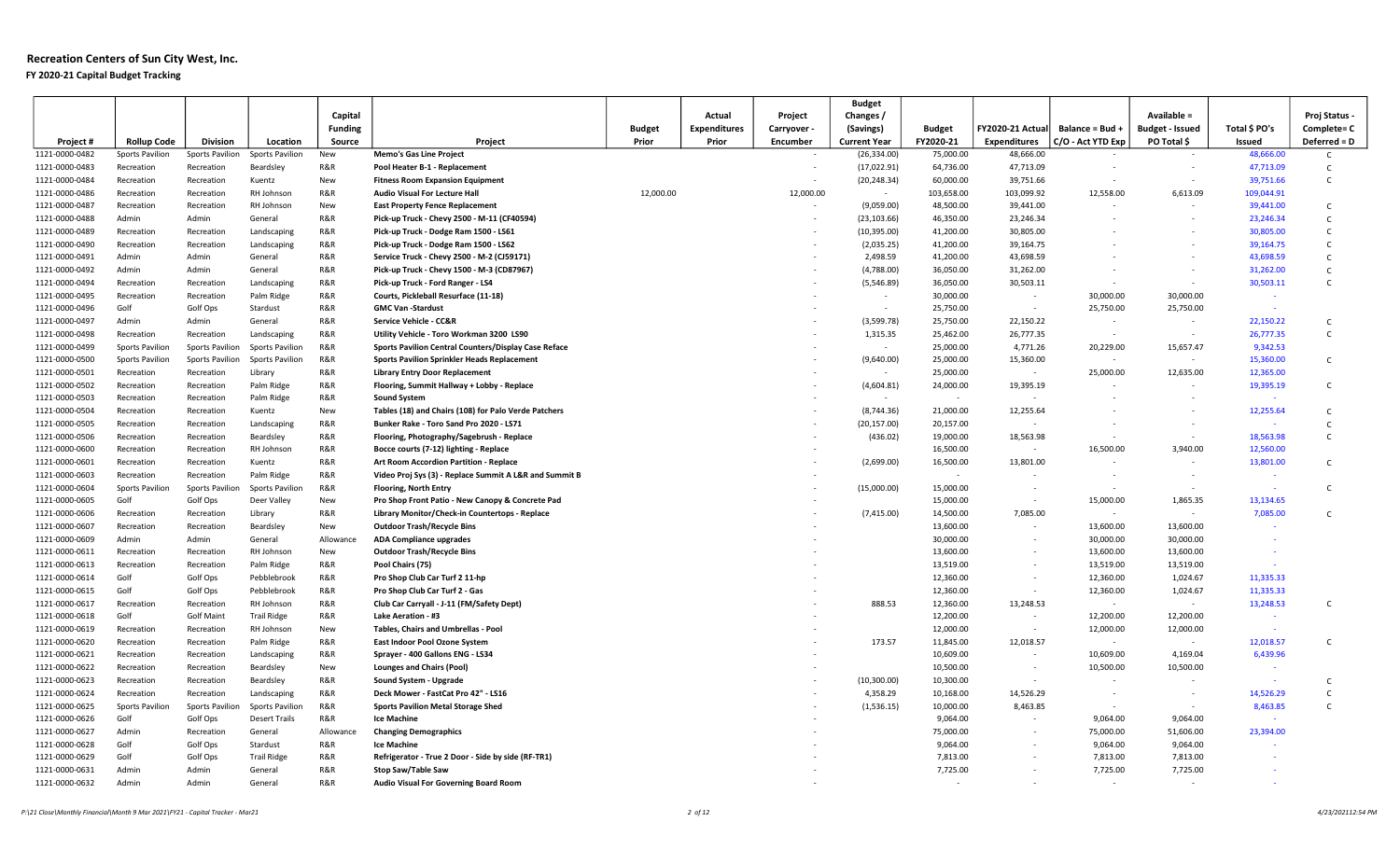### FY 2020-21 Capital Budget Tracking

|                |                    |                             |             | Capital<br><b>Funding</b> |                                                      | <b>Budget</b> | Actual<br><b>Expenditures</b> | Project<br>Carryover - | <b>Budget</b><br>Changes /<br>(Savings) | <b>Budget</b> | <b>FY2020-21 Actual</b> | Balance = Bud +       | Available =<br><b>Budget - Issued</b> | Total \$ PO's | Proj Status -<br>Complete= C |
|----------------|--------------------|-----------------------------|-------------|---------------------------|------------------------------------------------------|---------------|-------------------------------|------------------------|-----------------------------------------|---------------|-------------------------|-----------------------|---------------------------------------|---------------|------------------------------|
| Project #      | <b>Rollup Code</b> | <b>Division</b>             | Location    | Source                    | Project                                              | Prior         | Prior                         | Encumber               | <b>Current Year</b>                     | FY2020-21     | <b>Expenditures</b>     | $ C/O - Act YTD Exp $ | PO Total \$                           | Issued        | Deferred = D                 |
| 1121-0000-0633 | Recreation         | Recreation                  | Beardsley   | R&R                       | <b>Audio Visual For Pool</b>                         |               |                               | $\sim$                 |                                         |               | $\sim$                  |                       | $\sim$                                | $\sim$        |                              |
| 1121-0000-0635 | Golf               | Golf Ops                    | Pebblebrook | New                       | <b>Driving Range Electrical Installation</b>         |               |                               |                        | 4,494.00                                | 7,500.00      | 11,994.00               |                       |                                       | 11,994.00     |                              |
| 1121-0000-0636 | Recreation         | Recreation                  | RH Johnson  | R&R                       | <b>Indoor Spa Heater</b>                             |               |                               |                        | (917.15)                                | 5,974.00      | 5,056.85                |                       |                                       | 5,056.85      |                              |
| 1121-0000-0637 | Recreation         | Recreation                  | Kuentz      | Club Funded               | Woodshop Outdoor Workspace Patio - Plans & Documents |               |                               |                        | (5,500.00)                              | 5,500.00      |                         |                       | $\overline{\phantom{a}}$              |               |                              |
| 1121-0000-0648 | Admin              | Recreation                  | General     | R&R                       | HVAC Units(s) (Reserve Study)                        | 254,420.71    |                               | 254,420.71             |                                         | 219,606.00    | 396,384.56              | 77,642.00             | 65,736.36                             | 408,290.35    |                              |
| 1121-0000-0924 | Golf               | <b>Golf Maint</b>           | Echo Mesa   | New                       | <b>Echo Mesa Maint Office Remodel</b>                |               |                               | $\sim$                 |                                         |               | (26,830.50)             | 26,831.00             | $\sim$                                |               |                              |
| 1121-0000-0932 | Admin              | Admin                       | General     | New                       | <b>Golf Maintenance Networking (6 courses)</b>       | 200,000.00    |                               | 200,000.00             |                                         |               | $\sim$                  | 200,000.00            | 93,724.14                             | 106,275.86    |                              |
| 1121-0000-0934 | Admin              | Admin                       | General     | New                       | <b>Chartered Clubs-Networking (4 Rec Centers)</b>    | 15,000.00     | 13,528.92                     | 1,471.08               |                                         |               |                         | 1,471.00              | 1,471.08                              | - 40          |                              |
| 1121-0000-0956 | Golf               | <b>Golf Maint</b>           | Gen Golf    | Allowance                 | Well Pump/Motor Replace (Allowance)                  |               |                               |                        |                                         | 95,000.00     | 28,118.01               | 66,882.00             | 66,881.99                             | 28,118.01     |                              |
|                |                    |                             |             |                           |                                                      |               |                               | $\sim$                 |                                         |               |                         |                       | $\sim$                                |               |                              |
|                |                    |                             |             |                           |                                                      |               |                               |                        |                                         |               |                         |                       |                                       |               |                              |
|                |                    |                             |             |                           |                                                      |               |                               |                        |                                         |               |                         |                       |                                       |               |                              |
|                |                    |                             |             |                           |                                                      |               |                               |                        |                                         |               |                         |                       |                                       |               |                              |
|                |                    |                             |             |                           |                                                      |               |                               |                        |                                         |               |                         |                       | $\overline{\phantom{a}}$              |               |                              |
|                |                    | <b>Total Capital Budget</b> |             |                           |                                                      | 3,437,126.60  | 782,878.18                    | 2,654,248.42           | 0.00                                    | 5,901,271.00  | 5,469,729.41            | 3,085,791.00          | 3.394.742.27                          | 5,156,556.15  |                              |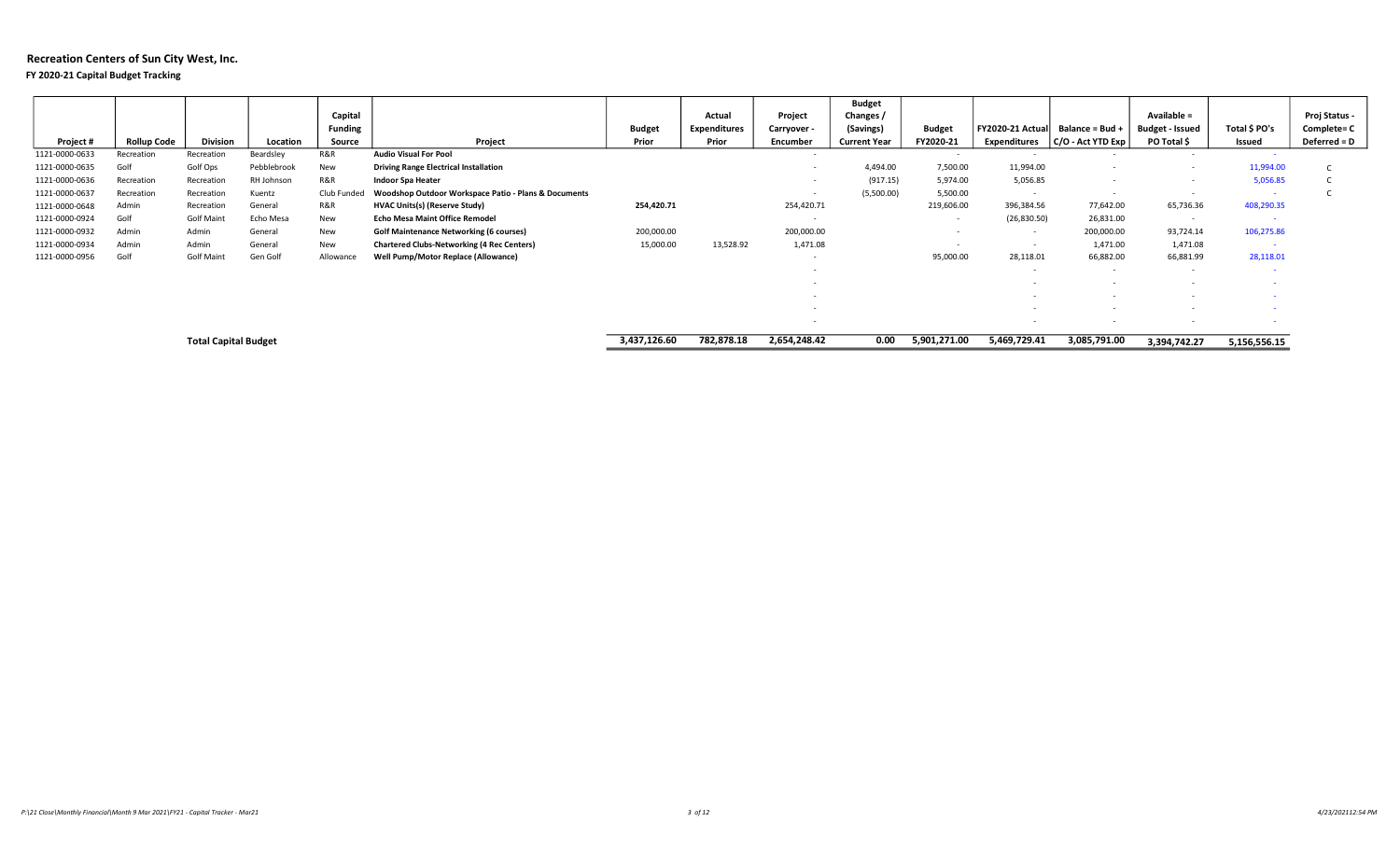|    |                |                   |                      | Capital Funding |                                                         |                          |               |                         |                                           |                                                                                 |                   |  |
|----|----------------|-------------------|----------------------|-----------------|---------------------------------------------------------|--------------------------|---------------|-------------------------|-------------------------------------------|---------------------------------------------------------------------------------|-------------------|--|
| FY | Project        | Division          | Location             | Source          | Proj Description                                        | PO#                      | PO Date       | PO Amt                  | Vendor                                    | Desc                                                                            |                   |  |
|    | 1121-0000-0100 | <b>Golf Maint</b> | All                  | R&R             | Golf Maintenance Equipment - See Detail tab             | 163355                   | 07/14/20      | $\mathsf{S}$            | 39,663.84 Simpson Norton                  | Greensmaster 3150-Q - Desert Trails - G90 - \$38,000                            | Ŝ.<br>(1,663.84)  |  |
|    | 1121-0000-0100 | <b>Golf Maint</b> | All                  | R&R             | Golf Maintenance Equipment - See Detail tab             | 163357                   | 07/14/20      | $\mathsf{S}$            | 12,869.57 Simpson Norton                  | Topdresser 2500 - Desert Trails - G64 - \$11,000                                | (1,869.57)<br>Ś   |  |
|    | 1121-0000-0100 | <b>Golf Maint</b> | All                  | R&R             | Golf Maintenance Equipment - See Detail tab             | 163358                   | $07/14/20$ \$ |                         | 13,034.74 Simpson Norton                  | Greenspro 1260 - Desert Trails - G03 - \$14,500                                 | 1,465.26<br>Ś     |  |
|    | 1121-0000-0100 | <b>Golf Maint</b> | All                  | R&R             | Golf Maintenance Equipment - See Detail tab             | 163360                   | $07/14/20$ \$ |                         | 36,038.00 Simpson Norton                  | Reelmaster 3100-D - Desert Trails - G91 - \$36,000                              | (38.00)<br>Ś      |  |
|    | 1121-0000-0100 | <b>Golf Maint</b> | All                  | R&R             | Golf Maintenance Equipment - See Detail tab             | 163361                   | $07/14/20$ \$ |                         | 29,564.60 Simpson Norton                  | Procore 864 - Desert Trails - G58 - \$23,340                                    | (6, 224.60)<br>Ś  |  |
|    | 1121-0000-0100 | <b>Golf Maint</b> | All                  | R&R             | Golf Maintenance Equipment - See Detail tab             | 163362                   | 07/14/20      | $\sim$                  | 23,470.96 Simpson Norton                  | Foley Accu-Pro 672 - Desert Trails - Bedknife - \$23,000                        | (470.96)<br>Ś     |  |
|    | 1121-0000-0100 | <b>Golf Maint</b> | All                  | R&R             | Golf Maintenance Equipment - See Detail tab             | 163352                   | $07/14/20$ \$ |                         | 39,663.84 Simpson Norton                  | Greensmaster 3150-Q - Deer Valley - F90 - \$38,000                              | (1,663.84)<br>Ś   |  |
|    | 1121-0000-0100 | <b>Golf Maint</b> | All                  | R&R             | Golf Maintenance Equipment - See Detail tab             | 163345                   | $07/14/20$ \$ |                         | 34,684.48 Simpson Norton                  | Groundsmaster 3500-D - Trail Ridge - E51 - \$34,500                             | (184.48)<br>Ś     |  |
|    | 1121-0000-0100 | <b>Golf Maint</b> | All                  | R&R             | Golf Maintenance Equipment - See Detail tab             | 163346                   | 07/14/20      | $\ddot{\mathsf{s}}$     | 39,663.84 Simpson Norton                  | Greensmaster 3150-Q - Trail Ridge - E72 - \$38,000                              | (1,663.84)<br>\$  |  |
|    | 1121-0000-0100 | <b>Golf Maint</b> | All                  | R&R             | Golf Maintenance Equipment - See Detail tab             | 163348                   | 07/14/20      | $\ddot{\mathsf{s}}$     | 35,320.26 Simpson Norton                  | Rake-O-Vac - Trail Ridge - E65 - \$34,000                                       | (1,320.26)<br>\$  |  |
|    | 1121-0000-0100 | <b>Golf Maint</b> | All                  | R&R             | Golf Maintenance Equipment - See Detail tab             | 163351                   | 07/14/20      | $\ddot{\mathsf{s}}$     | 23,470.96 Simpson Norton                  | Foley Accu-Pro 672 - Trail Ridge - Bedknife - \$23,000                          | (470.96)<br>s     |  |
|    | 1121-0000-0100 | <b>Golf Maint</b> | All                  | R&R             | Golf Maintenance Equipment - See Detail tab             | 163342                   | 07/14/20      | $\ddot{\mathsf{s}}$     | 24,477.02 Simpson Norton                  | TV40 RE Turbo Vac - Echo Mesa - D33 - \$23,000                                  | (1, 477.02)<br>\$ |  |
|    | 1121-0000-0100 | <b>Golf Maint</b> | All                  | R&R             | Golf Maintenance Equipment - See Detail tab             | 163344                   | $07/14/20$ \$ |                         | 23,470.96 Simpson Norton                  | Foley Accu-Pro 672 - Echo Mesa - Bedknife - \$23,000                            | (470.96)<br>Ś     |  |
|    | 1121-0000-0100 | <b>Golf Maint</b> | All                  | R&R             | Golf Maintenance Equipment - See Detail tab             | 163338                   | 07/14/20      | $\ddot{\mathsf{s}}$     | 80,898.38 Simpson Norton                  | Groundsmaster 4700 - Grandview - C03 - \$83,000                                 | \$<br>2,101.62    |  |
|    | 1121-0000-0100 | <b>Golf Maint</b> | All                  | R&R             | Golf Maintenance Equipment - See Detail tab             | 163339                   | $07/14/20$ \$ |                         | 39,663.85 Simpson Norton                  | Greensmaster 3150-Q - Grandview - C80 - \$59,635                                | 19,971.15<br>Ś.   |  |
|    | 1121-0000-0100 | <b>Golf Maint</b> | All                  | R&R             | Golf Maintenance Equipment - See Detail tab             | 163340                   | 07/14/20      | $\sim$                  | 39,663.85 Simpson Norton                  | Greensmaster 3150-Q - Grandview - C90 - \$59,635                                | 19,971.15<br>Ŝ.   |  |
|    | 1121-0000-0100 | <b>Golf Maint</b> | All                  | R&R             | Golf Maintenance Equipment - See Detail tab             | 163334                   | 07/14/20      | $\ddot{\mathsf{s}}$     | 80,898.38 Simpson Norton                  | Groundsmaster 4700 - Pebblebrook - A80 - \$85,000                               | 4,101.62<br>Ś     |  |
|    | 1121-0000-0100 | <b>Golf Maint</b> | All                  | R&R             | Golf Maintenance Equipment - See Detail tab             | 163336                   | 07/14/20      | \$                      | 13,034.74 Simpson Norton                  | Greenspro 1260 - Pebblebrook - A16 - \$14,500                                   | 1,465.26<br>Ś     |  |
|    | 1121-0000-0100 | <b>Golf Maint</b> | All                  | R&R             | Golf Maintenance Equipment - See Detail tab             | 163984                   | 09/10/20      | $\ddot{\mathsf{s}}$     | 18,908.24 A.D. Williams Turf Sprayers     | 200 gallon low profile slide-in sprayer - Pebblebrook - A45 - \$18,540          | (368.24)<br>Ŝ     |  |
|    | 1121-0000-0100 | <b>Golf Maint</b> | All                  | R&R             | Golf Maintenance Equipment - See Detail tab             | 164294                   | 10/05/20      | \$                      | 12,118.20 Fertizona-Fennemore             | Fertigation system - Stardust                                                   | 612.80            |  |
|    | 1121-0000-0100 | <b>Golf Maint</b> | All                  | R&R             | Golf Maintenance Equipment - See Detail tab             | 163430                   | 07/21/20      | $\ddot{\mathsf{s}}$     | 37,797.98 Bingham Equipment               | Kubota M6060HD tractor - G24 - \$42,000                                         | 4,202.02<br>Ś.    |  |
|    | 1121-0000-0107 | Admin             | General              | Allowance       | Safety & Structural Integrity                           | 163449                   | 07/22/20      | $\mathsf{S}$            | 8,822.00 Ducts, Inc.                      | Dust collection repair - extends life of dust collector                         |                   |  |
|    | 1121-0000-0107 | Admin             | General              | Allowance       | Safety & Structural Integrity                           | 163676                   | 08/12/20      | $\mathsf{S}$            | 5,250.00 Southwest Entrances              | Kuentz spa entry door emergency replacement                                     |                   |  |
|    | 1121-0000-0107 | Admin             | General              | Allowance       | Safety & Structural Integrity                           | 164603                   | 10/30/20      | $\mathsf{S}$            | 5.995.00 Southwest Entrances              | Membership/Box Office security doors                                            |                   |  |
|    | 1121-0000-0107 | Admin             | General              | Allowance       | <b>Safety &amp; Structural Integrity</b>                | 164645                   | 11/03/20      | $\mathsf{S}$            | 11,663.96 Sunstate Recreation             | Overlay rubberized pour-n-play surface                                          |                   |  |
|    | 1121-0000-0107 | Admin             | General              | Allowance       | Safety & Structural Integrity                           | 164718                   | 11/10/20      | $\mathsf{S}$            | 9,877.00 DFG Builders                     | Membership/Box Office security windows (2)                                      |                   |  |
|    | 1121-0000-0107 | Admin             | General              | Allowance       | Safety & Structural Integrity                           | 164806                   | 11/17/20      | $\mathsf{S}$            | 7,000.00 Archi-Cad Architects             | Palm Ridge Engineering Repair                                                   |                   |  |
|    | 1121-0000-0107 | Admin             | General              | Allowance       | <b>Safety &amp; Structural Integrity</b>                | Fac Maint CC             | $12/01/20$ \$ |                         | 78.64 Amazon                              | Membership/Box Office security windows intercoms (2)                            |                   |  |
|    | 1121-0000-0107 | Admin             | General              | Allowance       | <b>Safety &amp; Structural Integrity</b>                | 165422                   | 02/08/21      | $\sim$                  | 17,309.00 Andrews Concrete                | Walkway Remove/replace at Palm Ridge                                            |                   |  |
|    | 1121-0000-0107 | Admin             | General              | Allowance       | Safety & Structural Integrity                           | 165419                   | $02/08/21$ \$ |                         | 10,737.92 KL Mcintyre                     | Tunnel safety rails - Grandview Golf Course                                     |                   |  |
|    | 1121-0000-0107 | Admin             | General              | Allowance       | Safety & Structural Integrity                           | 165658                   | 03/09/21 \$   |                         | 32,964.00 An Extra Hand Building Services | Foundation repairs - Palm Ridge                                                 |                   |  |
|    | 1121-0000-0107 | Admin             | General              | Allowance       | Safety & Structural Integrity                           | 165757                   | $03/19/21$ \$ |                         | 7,649.09 General Acrylics                 | Repair walkway surface                                                          |                   |  |
|    | 1121-0000-0108 | Admin             | General              | New             | RHJ Blvd-Landscape Convert to Low Maint (Arch, Project) |                          | 07/01/20 \$   |                         |                                           |                                                                                 |                   |  |
|    | 1121-0000-0115 | <b>Golf Maint</b> | Pebblebrook          | R&R             | Golf Course Shoreline Repair #18                        | 163204                   | 07/06/20 \$   |                         | 2,793.83 Herc Rentals                     | Dewatering pump rental - price change - from \$2,598.82 to \$2,793.83           |                   |  |
|    | 1121-0000-0115 | Golf Maint        | Pebblebrook          | R&R             | Golf Course Shoreline Repair #18                        | 163202                   | 07/06/20      | $\ddot{\mathsf{s}}$     | 191,716.97 Signature Golf                 | Re-grade shoreline                                                              |                   |  |
|    | 1121-0000-0115 | <b>Golf Maint</b> | Pebblebrook          | R&R             | Golf Course Shoreline Repair #18                        | 163286                   | 07/10/20      | \$                      | 17,587.89 Signature Golf                  | Split face block                                                                |                   |  |
|    | 1121-0000-0115 | <b>Golf Maint</b> | Pebblebrook          | R&R             | Golf Course Shoreline Repair #18                        | 163558                   | 08/03/20      | \$                      | 12,040.00 West Coast Turf                 | Sod for the new wall                                                            |                   |  |
|    | 1121-0000-0115 | <b>Golf Maint</b> | Pebblebrook          | R&R             | Golf Course Shoreline Repair #18                        | 163567                   | 08/04/20      | \$                      | 11,001.21 Pioneer Landscaping Materials   | Fill dirt - original was \$6,300.00                                             |                   |  |
|    | 1121-0000-0115 | <b>Golf Maint</b> | Pebblebrook          | R&R             | Golf Course Shoreline Repair #18                        | 163645                   | 08/10/20      | $\ddot{\mathsf{s}}$     | 1,759.22 Herc Rentals                     | Water transfer 8" pump rental - reducing from \$2,847.53 to \$1,759.22          |                   |  |
|    | 1121-0000-0115 | <b>Golf Maint</b> | Pebblebrook          | R&R             | Golf Course Shoreline Repair #18                        | 163716                   | 08/17/20      | $\mathsf{S}$<br>$\sim$  | <b>Herc Rentals</b>                       | Water transfer 6" pump rental - P.O. cancelled                                  |                   |  |
|    | 1121-0000-0117 | <b>Golf Maint</b> | <b>Desert Trails</b> | New             | <b>Bunker Project</b>                                   | 163185                   | 07/01/20      | \$                      | 6,037.78 Sunstate Equipment Corp          | Front end loader rental - 2 months - original was \$6,542.00                    |                   |  |
|    | 1121-0000-0117 | <b>Golf Maint</b> | <b>Desert Trails</b> | New             | <b>Bunker Project</b>                                   | 163280                   | 07/10/20      | $\ddot{\mathsf{s}}$     | 172,855.29 Pioneer Landscaping Materials  | Bunker sand - 50/50 (2,300 tons) - origianl was \$178,722.08                    |                   |  |
|    | 1121-0000-0117 | <b>Golf Maint</b> | <b>Desert Trails</b> | New             | <b>Bunker Project</b>                                   | 163282                   | 07/10/20      | $\ddot{\mathsf{s}}$     | 67,254.30 Pioneer Landscaping Materials   | Bunker sand - 75/25 (1,200 tons)                                                |                   |  |
|    | 1121-0000-0117 | <b>Golf Maint</b> | <b>Desert Trails</b> | New             | <b>Bunker Project</b>                                   | 163606                   | 08/06/20      | \$                      | 26,230.00 West Coast Turf                 | Sod - original was \$26,660.00                                                  |                   |  |
|    | 1121-0000-0117 | <b>Golf Maint</b> | <b>Desert Trails</b> | New             | <b>Bunker Project</b>                                   | 163747                   | 08/18/20      | $\ddot{\mathsf{s}}$     | 3,797.02 LaborMax Staffing                | Day labor - original was \$17,632.00                                            |                   |  |
|    | 1121-0000-0117 | <b>Golf Maint</b> | <b>Desert Trails</b> | New             | <b>Bunker Project</b>                                   | 163185-01                | 09/15/20      | $\sim$                  | 2,369.40 Sunstate Equipment Corp          | Front end loader rental - 1 extra month to finish project                       |                   |  |
|    | 1121-0000-0117 | <b>Golf Maint</b> | <b>Desert Trails</b> | New             | <b>Bunker Project</b>                                   | 164331                   | 10/08/20      | $\mathsf{S}$            | 9,347.00 Signature Golf                   | Day labor on DT bunker project - oroginal was \$10,000.00                       |                   |  |
|    | 1121-0000-0125 | Admin             | General              | Allowance       | Equipment - HVAC, boilers, etc.-Replace                 | 163379                   | 07/15/20      | $\mathsf{S}$            | 4,914.50 Russell Sigler                   | HVAC replacement - K1-10                                                        |                   |  |
|    | 1121-0000-0125 | Admin             | General              | Allowance       | Equipment - HVAC, boilers, etc.-Replace                 | Russ <sub>CC</sub>       | 09/21/20      | $\mathsf{S}$            | 163.00 Smiley Lifting Solutions           | HVAC replacement - K1-10 crane rental                                           |                   |  |
|    | 1121-0000-0125 | Admin             | General              | Allowance       | Equipment - HVAC, boilers, etc.-Replace                 | 164042                   | 09/08/20 \$   |                         | 6,776.06 Russell Sigler                   | HVAC replacement - P1-15 - 3.5 ton                                              |                   |  |
|    | 1121-0000-0125 | Admin             | General              | Allowance       | Equipment - HVAC, boilers, etc.-Replace                 | 164532                   | $10/23/20$ \$ | $\sim$                  | <b>Russell Sigler</b>                     | HVAC replacement - P1-15 - 3.5 ton curb adaptor - N/A - was part of original PO |                   |  |
|    | 1121-0000-0126 | Admin             | General              | Allowance       | Energy Conservation (e.g. Solar, LED Lighting)          | 164876                   | 11/30/20      | $\mathsf{S}$            | 58,864.00 Accel Electric                  | LED Lighting - Kuentz                                                           |                   |  |
|    | 1121-0000-0127 | Admin             | General              | Allowance       | <b>Information Technology</b>                           | 164929                   | 12/07/20      | $\sim$                  | 7,675.22 Transource Computers             | Transource Computer system                                                      |                   |  |
|    | 1121-0000-0405 | Recreation        | RH Johnson           | R&R             | <b>Flooring, Miniature Golf Carpet</b>                  | 165108                   | 01/04/21      | $\ddot{\mathsf{s}}$     | 55,486.87 Artificial Grass Masters        | Mini-golf turf                                                                  |                   |  |
|    | 1121-0000-0420 | Recreation        | Kuentz               | New             | Spa Room Remodel- Floor, Walls, Ceiling                 |                          | 07/01/20 \$   |                         |                                           |                                                                                 |                   |  |
|    | 1121-0000-0423 | Recreation        | Kuentz               | New             | Space Util-Fitness/Weaving/Quilting Expansion           | 163559                   | 08/03/20      | \$                      | 5,000.00 Tikal Fence Co.                  | Payment directly to fence contractor for materials - Foresite to credit ROM     |                   |  |
|    | 1121-0000-0423 | Recreation        | Kuentz               | New             | Space Util-Fitness/Weaving/Quilting Expansion           | 163607                   | 08/06/20      | $\frac{1}{2}$           | 2,862.00 Alliance Security & Surveillance | Security cameras (6). Original amt of \$2,673 added 24" LED TV                  |                   |  |
|    | 1121-0000-0423 | Recreation        | Kuentz               | New             | Space Util-Fitness/Weaving/Quilting Expansion           | Gregg Bond CC            | 08/14/20      | - \$                    | 132.09 Home Depot                         | CAT6 Riser Blue 1000 ft                                                         |                   |  |
|    | 1121-0000-0423 | Recreation        | Kuentz               | New             | Space Util-Fitness/Weaving/Quilting Expansion           | Gregg Bond CC            | 08/31/20      | $\sim$                  | 144.27 Home Depot                         | CAT6 Feed-Thru                                                                  |                   |  |
|    | 1121-0000-0423 | Recreation        | Kuentz               | New             | Space Util-Fitness/Weaving/Quilting Expansion           | Karl Wilhelm Credit Card | 09/03/20      | $\ddot{\mathsf{s}}$     | 12.75 Maricopa County Planning & Devel    | Reprographic fee for additional copy of plans                                   |                   |  |
|    | 1121-0000-0423 | Recreation        | Kuentz               | New             | Space Util-Fitness/Weaving/Quilting Expansion           | 163929                   | 09/08/20 \$   |                         | 2,575.96 Nu Look Revinyling               | Kuentz Spa Room furniture                                                       |                   |  |
|    | 1121-0000-0423 | Recreation        | Kuentz               | New             | Space Util-Fitness/Weaving/Quilting Expansion           | Gregg Bond CC            | 09/10/20      | $\ddot{\mathsf{s}}$     | 46.38 Home Depot                          | Junction box                                                                    |                   |  |
|    | 1121-0000-0423 | Recreation        | Kuentz               | New             | Space Util-Fitness/Weaving/Quilting Expansion           | 164048                   | 09/01/20      | $\sim$                  | 875.00 D. Moe Contracting                 | Club-funded countertops - to be reimbursed by Quilters Club                     |                   |  |
|    | 1121-0000-0423 | Recreation        | Kuentz               | New             | Space Util-Fitness/Weaving/Quilting Expansion           | Mike Monaco CC           | 09/10/20      | - \$<br>148.00 Lowe's   |                                           | Pfister Allegan                                                                 |                   |  |
|    | 1121-0000-0423 | Recreation        | Kuentz               | New             | Space Util-Fitness/Weaving/Quilting Expansion           | Mike Monaco CC           | 09/14/20      | $\sim$<br>182.07 Lowe's |                                           | Arm and Flange                                                                  |                   |  |
|    | 1121-0000-0423 | Recreation        | Kuentz               | New             | Space Util-Fitness/Weaving/Quilting Expansion           | 164186                   | 09/25/20      | $\sim$                  | 174.33 Southwest Entrances                | Installed Push Place Switch                                                     |                   |  |
|    | 1121-0000-0423 | Recreation        | Kuentz               | New             | Space Util-Fitness/Weaving/Quilting Expansion           | Jones CC                 | 09/09/20      | $\ddot{\mathsf{s}}$     | 741.79 Home Depot                         | 16 ceiling fans                                                                 |                   |  |
|    | 1121-0000-0423 | Recreation        | Kuentz               | New             | Space Util-Fitness/Weaving/Quilting Expansion           | Alchin CC                | 09/29/20      | $\ddot{\mathsf{s}}$     | 41.18 Sunwest True Value                  | Zinc Corner Iron                                                                |                   |  |
|    | 1121-0000-0423 | Recreation        | Kuentz               | New             | Space Util-Fitness/Weaving/Quilting Expansion           | Alchin CC                | 09/29/20 \$   |                         | 34.69 Sunwest True Value                  | 10 oz Int Projects Liq Nails                                                    |                   |  |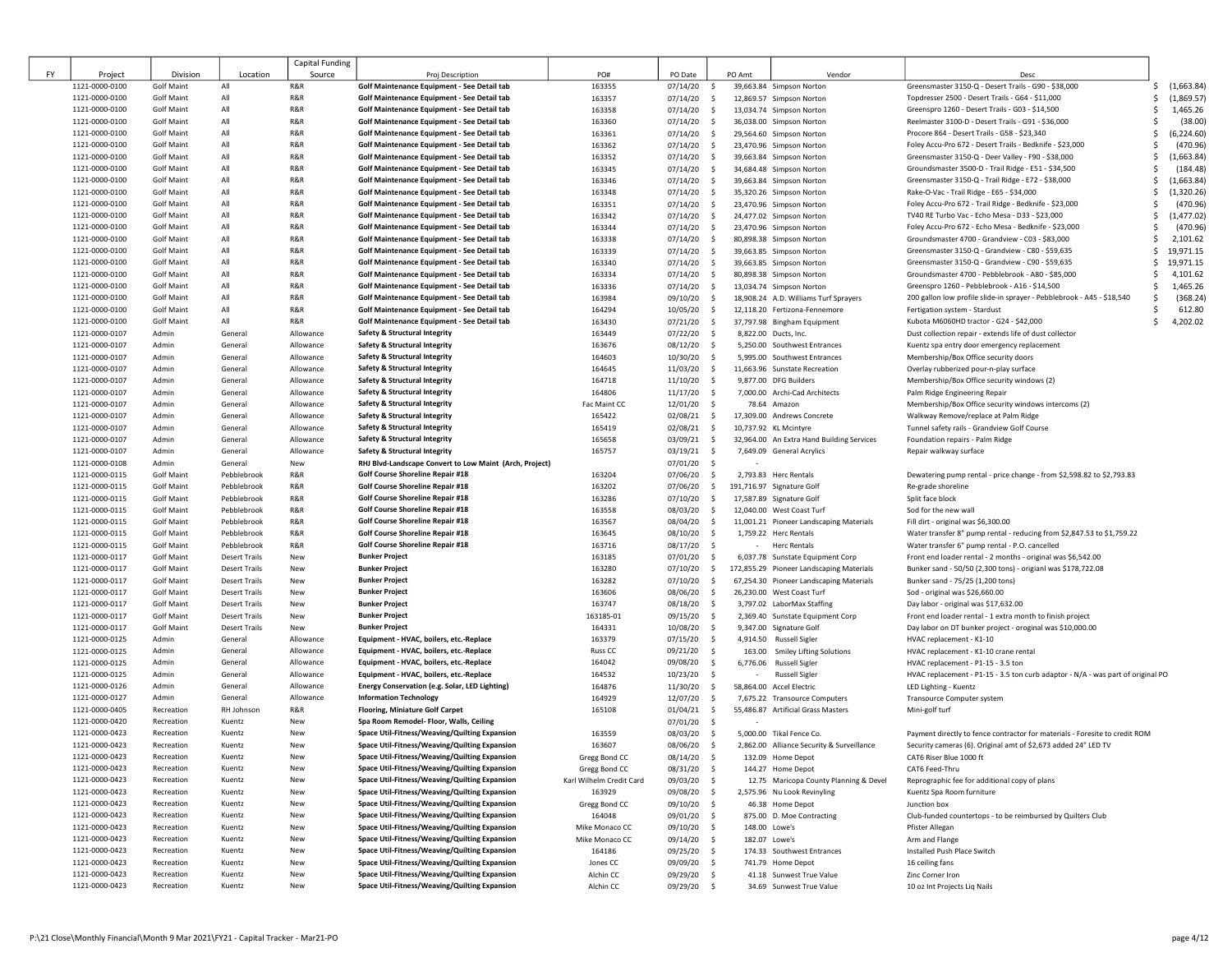|    |                                  |                                           |                                                  | Capital Funding |                                                                                    |                                                      |                           |                           |                   |                                                                                          |                                                                        |    |            |
|----|----------------------------------|-------------------------------------------|--------------------------------------------------|-----------------|------------------------------------------------------------------------------------|------------------------------------------------------|---------------------------|---------------------------|-------------------|------------------------------------------------------------------------------------------|------------------------------------------------------------------------|----|------------|
| FY | Project                          | Division                                  | Location                                         | Source          | Proj Description                                                                   | PO#                                                  | PO Date                   | PO Amt                    |                   | Vendor                                                                                   | Desc                                                                   |    |            |
|    | 1121-0000-0423                   | Recreation                                | Kuentz                                           | New             | Space Util-Fitness/Weaving/Quilting Expansion                                      | Gregg Bond CC                                        | 09/02/20                  | - \$                      |                   | 317.31 Home Depot                                                                        | CAT6 Riser Blue 500 ft (3) and cord                                    |    |            |
|    | 1121-0000-0423                   | Recreation                                | Kuentz                                           | New             | Space Util-Fitness/Weaving/Quilting Expansion                                      | Alchin CC                                            | 10/15/20                  | - \$                      |                   | 32.17 Sunwest True Value                                                                 | Shelf supports                                                         |    |            |
|    | 1121-0000-0423                   | Recreation                                | Kuentz                                           | New             | Space Util-Fitness/Weaving/Quilting Expansion                                      | Jones CC                                             | 10/27/20                  | $\ddot{\mathsf{s}}$       |                   | 22.99 Projector Screen Store                                                             | Da-lite White T-Bar Clips                                              |    |            |
|    | 1121-0000-0423                   | Recreation                                | Kuentz                                           | New             | Space Util-Fitness/Weaving/Quilting Expansion                                      | 163927                                               | 09/08/20                  | \$                        |                   | 264.49 Climatec                                                                          | Russ - 500 ft Underground Comm Wire - Kuentz spa entry door            |    |            |
|    | 1121-0000-0427                   | Recreation                                | RH Johnson                                       | New             | <b>Metal Shop Renovation / Addition</b>                                            | Karl Wilhelm Credit Card                             | 08/10/20                  | \$                        |                   | 350.00 Maricopa County Planning & Devel                                                  | Metal Shop Pre-Application Meeting Fee                                 |    |            |
|    | 1121-0000-0427                   | Recreation                                | RH Johnson                                       | New             | <b>Metal Shop Renovation / Addition</b>                                            | 163865                                               | 09/02/20                  | \$                        |                   | 7,970.00 Grading & Drainage Engineers                                                    | Drainage plan/Topographic survey                                       |    |            |
|    | 1121-0000-0427                   | Recreation                                | RH Johnson                                       | New             | <b>Metal Shop Renovation / Addition</b>                                            | 158319                                               | 03/26/19                  | \$                        |                   | 2,500.00 Archi-Cad Architects                                                            | Preliminary design services                                            |    |            |
|    | 1121-0000-0427                   | Recreation                                | RH Johnson                                       | New             | <b>Metal Shop Renovation / Addition</b>                                            | 163923                                               | 09/04/20                  | \$                        |                   | 26,000.00 Archi-Cad Architects                                                           | Architectural/plans/documents                                          |    |            |
|    | 1121-0000-0427                   | Recreation                                | RH Johnson                                       | New             | <b>Metal Shop Renovation / Addition</b>                                            | Karl Wilhelm Credit Card                             | 10/20/20                  | \$                        |                   | 3,285.00 Maricopa County Planning & Devel                                                | Plan of development fees                                               |    |            |
|    | 1121-0000-0427                   | Recreation                                | RH Johnson                                       | New             | <b>Metal Shop Renovation / Addition</b>                                            | Karl Wilhelm Credit Card                             | 01/25/21                  | \$                        |                   | 510.00 Maricopa County Planning & Devel                                                  | 1st submittal plan review fees                                         |    |            |
|    | 1121-0000-0427<br>1121-0000-0427 | Recreation<br>Recreation                  | RH Johnson<br>RH Johnson                         | New<br>New      | <b>Metal Shop Renovation / Addition</b><br><b>Metal Shop Renovation / Addition</b> | Karl Wilhelm Credit Card<br>Karl Wilhelm Credit Card | $01/25/21$ \$             |                           |                   | 4,722.00 Maricopa County Planning & Devel                                                | <b>Building permit fees</b>                                            |    |            |
|    | 1121-0000-0427                   | Recreation                                | RH Johnson                                       | New             | <b>Metal Shop Renovation / Addition</b>                                            | Karl Wilhelm Credit Card                             | $02/15/21$ \$<br>03/09/21 | $\sim$                    |                   | 58.23 ABD Signs & Printing<br>2,109.34 Arizona Fire and Medical Authority                | Printing set of metal shop addition plans<br>Fire permit fee           |    |            |
|    | 1121-0000-0427                   | Recreation                                | RH Johnson                                       | New             | <b>Metal Shop Renovation / Addition</b>                                            | 165696                                               | 03/11/21                  | \$                        |                   | 2,085.00 Dominion Environmental Consultants                                              | Asbestos inspection                                                    |    |            |
|    | 1121-0000-0428                   | Recreation                                | Kuentz                                           | R&R             | Pool deck - Resurface                                                              | 163647                                               | $07/24/20$ \$             |                           |                   | 109,244.51 Arizona Safety Surfacing                                                      | Kuentz Pool re-surfacing - added AZ sales tax. Old \$102,770           |    |            |
|    | 1121-0000-0429                   | Recreation                                | RH Johnson                                       | R&R             | <b>Upgrade Large Dog Park (ADA Accessability)</b>                                  | Jones CC                                             | 09/10/20                  | $\sim$                    |                   | 952.32 Home Depot                                                                        | 6 & 8 Stranded THHN - 500'                                             |    |            |
|    | 1121-0000-0429                   | Recreation                                | RH Johnson                                       | R&R             | <b>Upgrade Large Dog Park (ADA Accessability)</b>                                  | 162999                                               | 06/15/20                  | S.                        |                   | 21.925.00 C&J Custon Construction                                                        | Addt'l electric, plumbing and landscape granite                        |    |            |
|    | 1121-0000-0429                   | Recreation                                | RH Johnson                                       | R&R             | <b>Upgrade Large Dog Park (ADA Accessability)</b>                                  | Jones CC                                             | 11/18/20                  | $\sim$                    |                   | 2,238.98 IPC Store                                                                       | Weatherproof telephone enclosure                                       |    |            |
|    | 1121-0000-0431                   | <b>Golf Maint</b>                         | Echo Mesa                                        | R&R             | Lake #15 Aeration                                                                  |                                                      | 07/01/20 \$               |                           |                   |                                                                                          |                                                                        |    |            |
|    | 1121-0000-0432                   | <b>Golf Maint</b>                         | Echo Mesa                                        | R&R             | Shoreline Repairs #1 & #8                                                          |                                                      | 07/01/20 \$               |                           |                   |                                                                                          |                                                                        |    |            |
|    | 1121-0000-0433                   | Admin                                     | General                                          | R&R             | Replace 30 Core Switches w/10gb switches                                           | Credit Card                                          | 01/06/21                  | \$                        |                   | 13,507.81 Markertek/Amazon                                                               | Netgear Ethernet Switches - original of \$13,514.98                    |    |            |
|    | 1121-0000-0433                   | Admin                                     | General                                          | R&R             | Replace 30 Core Switches w/10gb switches                                           | <b>Bond CC</b>                                       | $01/15/21$ \$             |                           |                   | 223.96 Amazon                                                                            | trueCABLE Cat6A Riser                                                  |    |            |
|    | 1121-0000-0433                   | Admin                                     | General                                          | R&R             | Replace 30 Core Switches w/10gb switches                                           | Bond CC                                              | $01/15/21$ \$             |                           |                   | 94.06 Amazon                                                                             | Klein tools                                                            |    |            |
|    | 1121-0000-0435                   | Admin                                     | General                                          | R&R             | <b>Replace Primary DC</b>                                                          |                                                      | 07/01/20 \$               |                           |                   |                                                                                          |                                                                        |    |            |
|    | 1121-0000-0439                   | Recreation                                | Kuentz                                           | R&R             | Fitness Equipment - See Rec Fitness Equip tab                                      | 163564                                               | 08/03/20                  | \$                        | 15,090.00 Nu Step |                                                                                          | T6 PRO recumbent cross trainers (2)                                    |    |            |
|    | 1121-0000-0439                   | Recreation                                | Kuentz                                           | R&R             | Fitness Equipment - See Rec Fitness Equip tab                                      | 163565                                               | 08/03/20                  | $\sim$                    |                   | 42,879.00 Gym Source                                                                     | Fitness equipment package                                              |    |            |
|    | 1121-0000-0440                   | <b>Golf Maint</b>                         | Pebblebrook                                      | R&R             | Lake Aeration (PB) - All                                                           | 165875                                               | 04/01/21 \$               |                           |                   | 8,453.34 Balanced Aquatics                                                               | New fountain at Pebblebrook                                            |    |            |
|    | 1121-0000-0441                   | <b>Golf Maint</b>                         | Pebblebrook                                      | R&R             | Lakes - Shoreline Repairs #8                                                       |                                                      | 07/01/20                  | \$                        |                   |                                                                                          |                                                                        |    |            |
|    | 1121-0000-0451                   | Golf Ops                                  | Deer Valley                                      | R&R<br>R&R      | Golf Cart - Club Car - DV-22<br>Cart Paths - Major Repairs (DV) PH1                | 163080                                               | 09/28/20                  | \$                        |                   | 9,929.27 E-Z-Go Division of Textron                                                      | Hauler 800 EFI. Original PO of \$9,340.80 revised to include sals tax  |    |            |
|    | 1121-0000-0452<br>1121-0000-0455 | <b>Golf Maint</b><br>Recreation           | Deer Valley<br>Kuentz                            | R&R             | Re-upholster and stain wicker furniture                                            | 164635                                               | 07/01/20                  | \$                        |                   | 30,512.81 Today's Patio Glendale                                                         |                                                                        |    |            |
|    | 1121-0000-0457                   | Recreation                                | Palm Ridge                                       | New             | Concert Speakers - Part of A/V Upgrade                                             |                                                      | 11/02/20<br>07/01/20      | \$<br>$\ddot{\mathsf{s}}$ |                   |                                                                                          | Furniture replacement for existing courtyard at Kuentz                 |    |            |
|    | 1121-0000-0458                   | Recreation                                | Palm Ridge                                       | R&R             | 900 Summit Hall Chair reupholster                                                  |                                                      | 07/01/20                  | \$                        |                   |                                                                                          |                                                                        |    |            |
|    | 1121-0000-0460                   | Recreation                                | Landscaping                                      | R&R             | Tractor - John Deere 5210 - LS21                                                   |                                                      | 07/01/20                  | \$                        |                   |                                                                                          |                                                                        |    |            |
|    | 1121-0000-0461                   | Recreation                                | Landscaping                                      | R&R             | Utility Trailer - 5 X 10 - 54T019 - LS29                                           |                                                      | 07/01/20                  | - \$                      |                   |                                                                                          |                                                                        |    |            |
|    | 1121-0000-0465                   | <b>Golf Maint</b>                         | Pebblebrook                                      | R&R             | PB Driving Range Tee Box - Renovation                                              | 163288                                               | 07/10/20                  | \$                        |                   | 1,895.25 Ewing Irrigation Products                                                       | Rock for PB driving range tee                                          |    |            |
|    | 1121-0000-0469                   | Recreation                                | Palm Ridge                                       | R&R             | Parking Lot - Asphalt - Mill & Resurface                                           | 165701                                               | 03/12/21                  | \$                        |                   | 547,573.00 Young, Swenson and Cross (YSC) Paving Palm Ridge parking lot mill and replace |                                                                        |    |            |
|    | 1121-0000-0471                   | <b>Golf Maint</b>                         | All                                              | R&R             | Golf Maintenance Vehicles - See Detail tab                                         | 163359                                               | 07/14/20                  | $\sim$                    |                   | 11,587.89 Simpson Norton                                                                 | Workman GTX EFI - Desert Trails - G93 - \$11,000                       | \$ | (587.89)   |
|    | 1121-0000-0471                   | <b>Golf Maint</b>                         | All                                              | R&R             | Golf Maintenance Vehicles - See Detail tab                                         | 163353                                               | 07/14/20                  | \$                        |                   | 26,777.35 Simpson Norton                                                                 | Workman HDX - 2WD - F51 - Deer Valley - \$27,000                       | \$ | 222.65     |
|    | 1121-0000-0471                   | <b>Golf Maint</b>                         | All                                              | R&R             | Golf Maintenance Vehicles - See Detail tab                                         | 163354                                               | 07/14/20                  | \$                        |                   | 26,777.35 Simpson Norton                                                                 | Workman HDX - 2WD - F65 - Deer Valley - \$27,000                       | \$ | 222.65     |
|    | 1121-0000-0471                   | <b>Golf Maint</b>                         | All                                              | R&R             | Golf Maintenance Vehicles - See Detail tab                                         | 163349                                               | 07/14/20                  | \$                        |                   | 11,587.89 Simpson Norton                                                                 | Workman GTX EFI - Trail Ridge - E03 - \$11,000                         | Ŝ. | (587.89)   |
|    | 1121-0000-0471                   | <b>Golf Maint</b>                         | All                                              | R&R             | Golf Maintenance Vehicles - See Detail tab                                         | 163350                                               | 07/14/20                  | $\ddot{\mathsf{s}}$       |                   | 11,587.89 Simpson Norton                                                                 | Workman GTX EFI - Trail Ridge - E04 - \$11,000                         | \$ | (587.89)   |
|    | 1121-0000-0471                   | <b>Golf Maint</b>                         | All                                              | R&R             | Golf Maintenance Vehicles - See Detail tab                                         | 163343                                               | 07/14/20                  | \$                        |                   | 26,777.35 Simpson Norton                                                                 | Workman HDX - 2WD - D71 - Echo Mesa - \$27,000                         | Ŝ. | 222.65     |
|    | 1121-0000-0471                   | <b>Golf Maint</b>                         | All                                              | R&R             | Golf Maintenance Vehicles - See Detail tab                                         | 163341                                               | 07/14/20                  | \$                        |                   | 11,587.89 Simpson Norton                                                                 | Workman GTX EFI - Grandview - C94 - \$11,000                           | Ŝ. | (587.89)   |
|    | 1121-0000-0471                   | <b>Golf Maint</b>                         | All                                              | R&R             | Golf Maintenance Vehicles - See Detail tab                                         | 163337                                               | 07/14/20                  | \$                        |                   | 11,587.89 Simpson Norton                                                                 | Workman GTX EFI - Pebblebrook - A67 - \$11,000                         | Ŝ  | (587.89)   |
|    | 1121-0000-0471                   | <b>Golf Maint</b>                         | All                                              | R&R             | Golf Maintenance Vehicles - See Detail tab                                         | 165405                                               | $02/05/21$ \$             |                           |                   | 32,755.16 Sands Chevrolet                                                                | 2021 Chevy Colorado - Desert Trails - G54 - \$34,000                   | \$ | 1,244.84   |
|    | 1121-0000-0471                   | <b>Golf Maint</b>                         | All                                              | R&R             | Golf Maintenance Vehicles - See Detail tab                                         | 165406                                               | 02/05/21                  | $\frac{1}{2}$             |                   | 31,145.48 Sands Chevrolet                                                                | 2021 Chevy Colorado - Grandview - C000 - \$35,000                      | Ŝ. | 3,854.52   |
|    | 1121-0000-0471                   | <b>Golf Maint</b>                         | All                                              | R&R             | Golf Maintenance Vehicles - See Detail tab                                         | 165407                                               | 02/05/21                  | \$                        |                   | 51,298.00 Chapman Chevrolet                                                              | 2021 Chevy Silverado - Deer Valley - F4 - \$48,000                     | \$ | (3,298.00) |
|    | 1121-0000-0472<br>1121-0000-0472 | Sports Pavilion<br><b>Sports Pavilion</b> | <b>Sports Pavilion</b><br><b>Sports Pavilion</b> | R&R<br>R&R      | <b>Bowling Scoring System</b><br><b>Bowling Scoring System</b>                     | 165190                                               | $01/12/21$ \$             |                           |                   | 240,904.91 Brunswick Bowling & Billiards Corp<br>2,400.00 Archi-Cad Architects           | Sync scoring system                                                    |    |            |
|    | 1121-0000-0474                   | Recreation                                | Beardsley                                        | R&R             | Arts & Crafts - Flat Roof Restoration                                              | 165698<br>162953                                     | 03/12/21<br>07/01/20      | $\sim$<br>$\sim$          |                   | 148,690.00 Gryphon Roofing                                                               | Monitor structural engineering<br>Flat roof restoration                |    |            |
|    | 1121-0000-0475                   | Golf Ops                                  | Pebblebrook                                      | R&R             | <b>Golf Course Parking Lot</b>                                                     | 162951                                               | 07/01/20                  | $\frac{1}{2}$             |                   | 126,860.00 YSC Paving                                                                    | Parking lot                                                            |    |            |
|    | 1121-0000-0475                   | Golf Ops                                  | Pebblebrook                                      | R&R             | <b>Golf Course Parking Lot</b>                                                     | 164066                                               | 09/16/20                  | \$                        |                   | 38,996.00 YSC Paving                                                                     | Parking lot soil stabilization                                         |    |            |
|    | 1121-0000-0476                   | Recreation                                | Palm Ridge                                       | R&R             | Parking Lot & Walkways - Lighting & Wire Replacement                               | 165596                                               | 03/02/21                  | \$                        |                   | 152,800.00 Accel Electric                                                                | Parking and walkway lighting                                           |    |            |
|    | 1121-0000-0477                   | Recreation                                | RH Johnson                                       | R&R             | Swim & Fitness Hallways, Lockers - Flooring Replacement                            | Jones CC                                             | $01/20/21$ \$             |                           |                   | 278.09 Home Depot                                                                        | Power outlet plates and painting for re-tiled areas of the RHJ lockers |    |            |
|    | 1121-0000-0477                   | Recreation                                | RH Johnson                                       | R&R             | Swim & Fitness Hallways, Lockers - Flooring Replacement                            | Jones CC                                             | 01/21/21                  | $\sim$                    |                   | 187.39 Home Depot                                                                        | Power outlet plates and painting for re-tiled areas of the RHJ lockers |    |            |
|    | 1121-0000-0477                   | Recreation                                | RH Johnson                                       | R&R             | Swim & Fitness Hallways, Lockers - Flooring Replacement                            | Jones CC                                             | $01/22/21$ \$             |                           |                   | 148.09 Home Depot                                                                        | Power outlet plates and painting for re-tiled areas of the RHJ lockers |    |            |
|    | 1121-0000-0477                   | Recreation                                | RH Johnson                                       | R&R             | Swim & Fitness Hallways, Lockers - Flooring Replacement                            | Jones CC                                             | $01/21/21$ \$             |                           |                   | 234.19 Home Depot                                                                        | Lutron Diva LED (8)                                                    |    |            |
|    | 1121-0000-0477                   | Recreation                                | RH Johnson                                       | R&R             | Swim & Fitness Hallways, Lockers - Flooring Replacement                            | Jones CC                                             | $01/21/21$ \$             |                           |                   | 30.93 Amazon                                                                             | Leviton 20-amp USB charger                                             |    |            |
|    | 1121-0000-0477                   | Recreation                                | RH Johnson                                       | R&R             | Swim & Fitness Hallways, Lockers - Flooring Replacement                            | Jones CC                                             | $01/22/21$ \$             |                           |                   | 103.34 Amazon                                                                            | Leviton 5621                                                           |    |            |
|    | 1121-0000-0477                   | Recreation                                | RH Johnson                                       | R&R             | Swim & Fitness Hallways, Lockers - Flooring Replacement                            | CC                                                   |                           | Ŝ                         | 20.92             |                                                                                          |                                                                        |    |            |
|    | 1121-0000-0478                   | Recreation                                | Beardsley                                        | New             | Park Transformer & Electrical Renovation                                           | 165266                                               | $01/20/21$ \$             |                           |                   | 148,540.00 Accel Electric                                                                | Beardsley Renovation and new transformer                               |    |            |
|    | 1121-0000-0479                   | Recreation                                | RH Johnson                                       | R&R             | <b>Library - Flat Roof Restoration</b>                                             | 162954                                               | 07/01/20                  | \$                        |                   | 113,138.00 Roofing Southwest                                                             | Flat roof restoration                                                  |    |            |
|    | 1121-0000-0480                   | Golf Ops                                  | All                                              | R&R             | Golf Course Carts (25)                                                             | 163826                                               | 08/26/20                  | \$                        |                   | 122,500.00 E-Z-Go Division of Textron                                                    | Golf course carts (25)                                                 |    |            |
|    | 1121-0000-0481                   | <b>Golf Maint</b>                         | Pebblebrook                                      | New             | <b>Remove and Replace Putting Green</b>                                            | 164847                                               | 12/17/20                  | $\mathsf{S}$              |                   | 8,700.00 Gary Brawley Golf Design                                                        | PB putting green design work - awaiting release from deferred by GB    |    |            |
|    | 1121-0000-0481                   | <b>Golf Maint</b>                         | Pebblebrook                                      | New             | <b>Remove and Replace Putting Green</b>                                            | 165620                                               | 03/04/21 \$               |                           |                   | 129,861.00 Signature Golf                                                                | Putting green replacement                                              |    |            |
|    | 1121-0000-0482                   | <b>Sports Pavilion</b>                    | <b>Sports Pavilion</b>                           | New             | Memo's Gas Line Project                                                            | 163042                                               | 07/01/20                  | $\sim$                    | 45,806.00 DFG     |                                                                                          | Qualified sleeving                                                     |    |            |
|    | 1121-0000-0482                   | Sports Pavilion                           | <b>Sports Pavilion</b>                           | New             | Memo's Gas Line Project                                                            | 163598                                               | 08/05/20 \$               |                           | 2,860.00 DFG      |                                                                                          | Change order for fire alarm modification                               |    |            |
|    | 1121-0000-0483                   | Recreation                                | Beardsley                                        | R&R             | Pool Heater B-1 - Replacement                                                      | 164128                                               | 09/22/20 \$               |                           |                   | 47,713.09 Waternuts Aquatic Enterprises                                                  | Replace Beardsley Heater                                               |    |            |

 $\Gamma$  $\lfloor$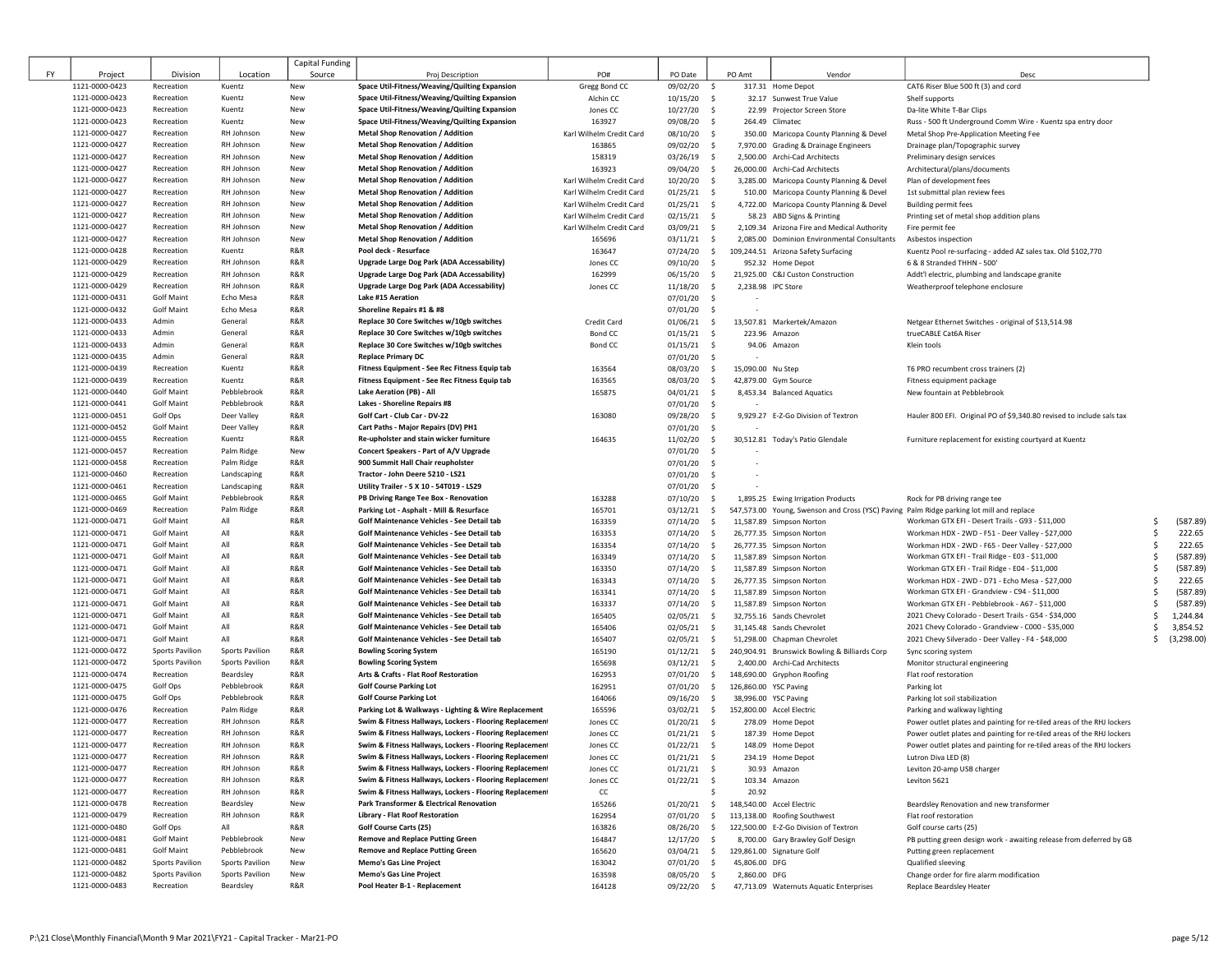|           |                                  |                          |                           | Capital Funding |                                                                                     |                    |                                |                                   |                                                                    |                                                                                                                  |
|-----------|----------------------------------|--------------------------|---------------------------|-----------------|-------------------------------------------------------------------------------------|--------------------|--------------------------------|-----------------------------------|--------------------------------------------------------------------|------------------------------------------------------------------------------------------------------------------|
| <b>FY</b> | Project                          | Division                 | Location                  | Source          | Proj Description                                                                    | PO#                | PO Date                        | PO Amt                            | Vendor                                                             | Desc                                                                                                             |
|           | 1121-0000-0484                   | Recreation               | Kuentz                    | New             | <b>Fitness Room Expansion Equipment</b>                                             | 163565             | 08/03/20                       | $\mathsf{S}$                      | 39,751.66 Gym Source                                               | Fitness equipment package                                                                                        |
|           | 1121-0000-0486                   | Recreation               | RH Johnson                | R&R             | Audio Visual For Lecture Hall                                                       | 164254             | 10/02/20                       | S.                                | 106,041.19 White Tie Productions                                   | Audio Visual                                                                                                     |
|           | 1121-0000-0486                   | Recreation               | RH Johnson                | R&R             | Audio Visual For Lecture Hall                                                       | 165682             | 03/11/21<br>- S                |                                   | 3,003.72 White Tie Productions                                     | Tie in speaker to amplifier at Palm Ridge                                                                        |
|           | 1121-0000-0487                   | Recreation               | RH Johnson                | New             | <b>East Property Fence Replacement</b>                                              | 165202             | 01/14/21                       | S.                                | 39,441.00 Hurricane Fence Co.                                      | RHJ Property Line Fence                                                                                          |
|           | 1121-0000-0488                   | Admin                    | General                   | R&R             | Pick-up Truck - Chevy 2500 - M-11 (CF40594)                                         | 163982-1           | 09/17/20                       | - S                               | 23,246.34 Sands Motor Co.                                          | 2020 Chevrolet Silverado 2500 HD (M-11) - orig PO #163913. Trade-ins of 2008 and 2015 tru                        |
|           | 1121-0000-0489                   | Recreation               | Landscaping               | R&R             | Pick-up Truck - Dodge Ram 1500 - LS61                                               | 165448             | 02/09/21                       | S.                                | 30,805.00 Chapman Chevrolet                                        | 2021 Chevrolet Colorado - replaces LS 61                                                                         |
|           | 1121-0000-0490                   | Recreation               | Landscaping               | R&R<br>R&R      | Pick-up Truck - Dodge Ram 1500 - LS62                                               | 165409             | $02/05/21$ \$                  |                                   | 39,164.75 Sands Chevrolet                                          | 2021 Chevy Silverado - replaces LS 62                                                                            |
|           | 1121-0000-0491                   | Admin                    | General                   | R&R             | Service Truck - Chevy 2500 - M-2 (CJ59171)                                          | 163981             | 09/04/20 \$                    |                                   | 43,698.59 Sands Chevrolet                                          | 2020 Chevrolet Silverado 2500 HD (M-16) - orig PO 163912 ref M-2                                                 |
|           | 1121-0000-0492<br>1121-0000-0494 | Admin                    | General                   | R&R             | Pick-up Truck - Chevy 1500 - M-3 (CD87967)<br>Pick-up Truck - Ford Ranger - LS4     | 163911             | 09/04/20                       | $\sim$                            | 31,262.00 Chapman Chevrolet                                        | 2021 Chevrolet Colorado - (M-3)                                                                                  |
|           | 1121-0000-0495                   | Recreation<br>Recreation | Landscaping<br>Palm Ridge | R&R             | Courts, Pickleball Resurface (11-18)                                                | 163910             | 09/04/20<br>$07/01/20$ \$      | $\sim$                            | 30,503.11 Courtesy Chevrolet                                       | 2021 Chevrolet Colorado - (LS-4)                                                                                 |
|           | 1121-0000-0496                   | Golf Ops                 | Stardust                  | R&R             | <b>GMC Van -Stardust</b>                                                            |                    | $07/01/20$ \$                  |                                   |                                                                    |                                                                                                                  |
|           | 1121-0000-0497                   | Admin                    | General                   | R&R             | Service Vehicle - CC&R                                                              | 163770             | 08/19/20                       | $\sim$                            | 22,150.22 Right Honda - DWW AAZ                                    | Vehicle for CC&R                                                                                                 |
|           | 1121-0000-0498                   | Recreation               | Landscaping               | R&R             | Utility Vehicle - Toro Workman 3200 LS90                                            | 163368             | 07/14/20                       | $\sim$                            | 26,777.35 Simpson Norton                                           | Workman HDX - 2WD - Utility vehicle                                                                              |
|           | 1121-0000-0499                   | <b>Sports Pavilion</b>   | <b>Sports Pavilion</b>    | R&R             | Sports Pavilion Central Counters/Display Case Reface                                | 165455             | 02/08/21                       | $\sim$                            | 9,342.53 Custom Design Wood Products                               | Millwork reface                                                                                                  |
|           | 1121-0000-0500                   | <b>Sports Pavilion</b>   | <b>Sports Pavilion</b>    | R&R             | <b>Sports Pavilion Sprinkler Heads Replacement</b>                                  | 163238             | 07/08/20                       | $\mathsf{S}$                      | 15,360.00 Pyroguard Alarms                                         | Replace sprinkler heads                                                                                          |
|           | 1121-0000-0501                   | Recreation               | Library                   | R&R             | <b>Library Entry Door Replacement</b>                                               | 165495             | $02/17/21$ \$                  |                                   | 12,365.00 Southwest Entrances                                      | Auto door replacement                                                                                            |
|           | 1121-0000-0502                   | Recreation               | Palm Ridge                | R&R             | Flooring, Summit Hallway + Lobby - Replace                                          | 163489             | $07/24/20$ \$                  |                                   | 19,395.19 Pyramid Southwest                                        | Palm Ridge hallway carpet                                                                                        |
|           | 1121-0000-0503                   | Recreation               | Palm Ridge                | R&R             | <b>Sound System</b>                                                                 |                    | $07/01/20$ \$                  |                                   |                                                                    |                                                                                                                  |
|           | 1121-0000-0504                   | Recreation               | Kuentz                    | New             | Tables (18) and Chairs (108) for Palo Verde Patchers                                | 163229             | 07/07/20 \$                    |                                   | 10,692.00 Modern Office                                            | Chairs for Patchers (108)                                                                                        |
|           | 1121-0000-0504                   | Recreation               | Kuentz                    | New             | Tables (18) and Chairs (108) for Palo Verde Patchers                                | Dave K CC          | $07/01/20$ \$                  |                                   | 1,563.64 Office Depot                                              | Tables for Patchers (18)                                                                                         |
|           | 1121-0000-0505                   | Recreation               | Landscaping               | R&R             | Bunker Rake - Toro Sand Pro 2020 - LS71                                             |                    | 07/01/20 \$                    |                                   |                                                                    |                                                                                                                  |
|           | 1121-0000-0506                   | Recreation               | Beardsley                 | R&R             | Flooring, Photography/Sagebrush - Replace                                           | 163488             | $07/24/20$ \$                  |                                   | 18,563.98 Pyramid Southwest                                        | Beardsley Sagebrush flooring - change order - add \$750 to \$17,813.98 on 8/28                                   |
|           | 1121-0000-0600                   | Recreation               | RH Johnson                | R&R             | Bocce courts (7-12) lighting - Replace                                              | 165267             | 01/20/21                       | - S                               | 12,560.00 ASB Electric                                             | Bocce lights replacement                                                                                         |
|           | 1121-0000-0601                   | Recreation               | Kuentz                    | R&R             | Art Room Accordion Partition - Replace                                              | 163085             | $07/01/20$ \$                  |                                   | 13,801.00 Norcon Industries                                        | Accordion partition                                                                                              |
|           | 1121-0000-0603                   | Recreation               | Palm Ridge                | R&R             | Video Proj Sys (3) - Replace Summit A L&R and Summit B                              |                    | 07/01/20 \$                    |                                   |                                                                    |                                                                                                                  |
|           | 1121-0000-0604                   | Recreation               | <b>Sports Pavilion</b>    | R&R             | <b>Flooring, North Entry</b>                                                        |                    | 07/01/20 \$                    |                                   |                                                                    |                                                                                                                  |
|           | 1121-0000-0605                   | Golf Ops                 | Deer Valley               | New             | Pro Shop Front Patio - New Canopy & Concrete Pad                                    | 165935             | 04/07/21                       | - \$                              | 4,965.33 Shade N Net of Arizona                                    | Shade canopy for DV pro shop. Capital project involves 3 sub-contractor components                               |
|           | 1121-0000-0605                   | Golf Ops                 | Deer Valley               | New             | Pro Shop Front Patio - New Canopy & Concrete Pad                                    | 165948             | 04/08/21                       | - S                               | 4,863.32 Andrews Concrete                                          | Patio canopy footings                                                                                            |
|           | 1121-0000-0605                   | Golf Ops                 | Deer Valley               | New<br>R&R      | Pro Shop Front Patio - New Canopy & Concrete Pad                                    | 165963             | 04/09/21<br>- S                |                                   | 3,306.00 Andrews Concrete                                          | Patio canopy/paver install                                                                                       |
|           | 1121-0000-0606                   | Recreation               | Library                   | New             | Library Monitor/Check-in Countertops - Replace<br><b>Outdoor Trash/Recycle Bins</b> | 163930             | 09/08/20<br>- S                |                                   | 7,085.00 D. Moe Contracting                                        | Library countertop                                                                                               |
|           | 1121-0000-0607<br>1121-0000-0609 | Recreation<br>Admin      | Beardsley<br>General      | Allowance       | <b>ADA Compliance upgrades</b>                                                      |                    | $07/01/20$ \$<br>$07/01/20$ \$ |                                   |                                                                    |                                                                                                                  |
|           | 1121-0000-0611                   | Recreation               | RH Johnson                | New             | <b>Outdoor Trash/Recycle Bins</b>                                                   |                    | $07/01/20$ \$                  |                                   |                                                                    |                                                                                                                  |
|           | 1121-0000-0613                   | Recreation               | Palm Ridge                | R&R             | Pool Chairs (75)                                                                    |                    | $07/01/20$ \$                  |                                   |                                                                    |                                                                                                                  |
|           | 1121-0000-0614                   | Golf Ops                 | Pebblebrook               | R&R             | Pro Shop Club Car Turf 2 11-hp                                                      | 165237             | 01/19/21                       | 11,335.33 Cushman<br>s.           |                                                                    | 2021 Cushman Hauler 1200 EFI - gasoline                                                                          |
|           | 1121-0000-0615                   | Golf Ops                 | Pebblebrook               | R&R             | Pro Shop Club Car Turf 2 - Gas                                                      | 165238             | 01/19/21                       | $\mathsf{S}$<br>11,335.33 Cushman |                                                                    | 2021 Cushman Hauler 1200 EFI - gasoline                                                                          |
|           | 1121-0000-0617                   | Recreation               | RH Johnson                | R&R             | Club Car Carryall - J-11 (FM/Safety Dept)                                           | 163892             | 09/02/20 \$                    |                                   | 13,248.53 Southwest Golf Cars                                      | Golf cart - original of \$12,248.53 to \$1,000.00 trade-in                                                       |
|           | 1121-0000-0618                   | <b>Golf Maint</b>        | <b>Trail Ridge</b>        | R&R             | <b>Lake Aeration - #3</b>                                                           |                    | $07/01/20$ \$                  |                                   |                                                                    |                                                                                                                  |
|           | 1121-0000-0619                   | Recreation               | RH Johnson                | New             | Tables, Chairs and Umbrellas - Pool                                                 |                    | $07/01/20$ \$                  |                                   |                                                                    |                                                                                                                  |
|           | 1121-0000-0620                   | Recreation               | Palm Ridge                | R&R             | East Indoor Pool Ozone System                                                       | 163964             | 09/09/20                       | $\mathsf{S}$                      | 12,018.57 Exceptional Water Systems                                | Clearwater CD Ozone Generator - was \$11,994.26 - change order to \$12,018.57                                    |
|           | 1121-0000-0621                   | Recreation               | Landscaping               | R&R             | Sprayer - 400 Gallons ENG - LS34                                                    | 165814             | $03/25/21$ \$                  |                                   | 6,439.96 A.D. Williams Turf Sprayers                               | 200 gallon Slide-in skid sprayer                                                                                 |
|           | 1121-0000-0622                   | Recreation               | Beardsley                 | New             | <b>Lounges and Chairs (Pool)</b>                                                    |                    | $07/01/20$ \$                  |                                   |                                                                    |                                                                                                                  |
|           | 1121-0000-0623                   | Recreation               | Beardsley                 | R&R             | Sound System - Upgrade                                                              |                    | $07/01/20$ \$                  |                                   |                                                                    |                                                                                                                  |
|           | 1121-0000-0624                   | Recreation               | Landscaping               | R&R             | Deck Mower - FastCat Pro 42" - LS16                                                 | 163369             | 07/14/20                       | $\sim$                            | 14,526.29 Simpson Norton                                           | Z Master Zero-turf                                                                                               |
|           | 1121-0000-0625                   | <b>Sports Pavilion</b>   | <b>Sports Pavilion</b>    | R&R             | <b>Sports Pavilion Metal Storage Shed</b>                                           | cc                 | $01/14/21$ \$                  |                                   | 8,463.85 Home Depot                                                | Sundance Lean 12 x 16 x 9.5 shed for SP                                                                          |
|           | 1121-0000-0626                   | Golf Ops                 | <b>Desert Trails</b>      | R&R             | Ice Machine                                                                         |                    | 07/01/20 \$                    |                                   |                                                                    |                                                                                                                  |
|           | 1121-0000-0627                   | Admin                    | General                   | Allowance       | <b>Changing Demographics</b>                                                        | 164825             | $11/18/20$ \$                  |                                   | 5,150.00 Archi-Cad Architects                                      | Beardsley Design Aquatics Lobby                                                                                  |
|           | 1121-0000-0627                   | Admin                    | General                   | Allowance       | <b>Changing Demographics</b>                                                        | ????               | $12/11/20$ \$                  |                                   | 18.244.00 Multi-Card                                               | Club scanning software development                                                                               |
|           | 1121-0000-0628                   | Golf Ops                 | Stardust                  | R&R             | <b>Ice Machine</b>                                                                  |                    | 07/01/20 \$                    |                                   |                                                                    |                                                                                                                  |
|           | 1121-0000-0629                   | Golf Ops                 | <b>Trail Ridge</b>        | R&R             | Refrigerator - True 2 Door - Side by side (RF-TR1)                                  |                    | 07/01/20 \$                    |                                   |                                                                    |                                                                                                                  |
|           | 1121-0000-0631                   | Admin                    | General                   | R&R<br>R&R      | <b>Stop Saw/Table Saw</b>                                                           |                    | 07/01/20 \$                    |                                   |                                                                    |                                                                                                                  |
|           | 1121-0000-0632                   | Admin                    | General                   | R&R             | <b>Audio Visual For Governing Board Room</b><br><b>Audio Visual For Pool</b>        |                    | $07/01/20$ \$                  |                                   |                                                                    |                                                                                                                  |
|           | 1121-0000-0633                   | Recreation               | Beardsley                 | New             | <b>Driving Range Electrical Installation</b>                                        |                    | $07/01/20$ \$                  | - Ś                               |                                                                    |                                                                                                                  |
|           | 1121-0000-0635<br>1121-0000-0636 | Golf Ops<br>Recreation   | Pebblebrook<br>RH Johnson | R&R             | <b>Indoor Spa Heater</b>                                                            | 163613<br>163270   | 08/06/20<br>07/10/20           | $\sim$                            | 11,994.00 Accel Electric<br>5,056.85 Waternuts Aquatic Enterprises | PBGC Driving range electrical<br>Digital pro heater                                                              |
|           | 1121-0000-0637                   | Recreation               | Kuentz                    | Club Funded     | Woodshop Outdoor Workspace Patio - Plans & Documents                                |                    | $07/01/20$ \$                  |                                   |                                                                    |                                                                                                                  |
|           | 1121-0000-0648                   | Recreation               | General                   | R&R             | <b>HVAC Units(s) (Reserve Study)</b>                                                | 163326             | 07/13/20                       | $\sim$                            | 40,210.00 Cool Blew                                                | Kuentz K2-4, K7-1/K7-2, J11-3, J11-4                                                                             |
|           | 1121-0000-0648                   | Recreation               | General                   | R&R             | <b>HVAC Units(s) (Reserve Study)</b>                                                | Russ <sub>CC</sub> | 07/13/20                       | $\mathsf{S}$                      | 380.00 Smiley Lifting Solutions                                    | Beardsley HVAC units crane for installation                                                                      |
|           | 1121-0000-0648                   | Recreation               | General                   | R&R             | <b>HVAC Units(s) (Reserve Study)</b>                                                | 163522             | 07/28/20                       | $\sim$                            | 50,441.54 Russell Sigler                                           | Kuentz K6 - 1-9 - 9 units. Original amt of \$50,355.65 change order                                              |
|           | 1121-0000-0648                   | Recreation               | General                   | R&R             | <b>HVAC Units(s) (Reserve Study)</b>                                                | 163742             | 08/18/20 \$                    |                                   |                                                                    | 127,199.80 Pro Solutions Air Conditioning & Heatin RHJ units (11) - J2-5, J2-6, J2-3, J3-2, J3-4, J5-1 thru J5-6 |
|           | 1121-0000-0648                   | Recreation               | General                   | R&R             | <b>HVAC Units(s) (Reserve Study)</b>                                                | Russ <sub>CC</sub> | 11/09/20                       | $\ddot{\mathsf{s}}$               | 244.50 Smiley Lifting Solutions                                    | Beardsley HVAC units crane for installation                                                                      |
|           | 1121-0000-0648                   | Recreation               | General                   | R&R             | <b>HVAC Units(s) (Reserve Study)</b>                                                | 165181             | $01/11/21$ \$                  |                                   | 41,260.89 Russell Sigler                                           | RHJ units (5) - J8-2, J8-3, J9-3, J9-4, J9-5                                                                     |
|           | 1121-0000-0648                   | Recreation               | General                   | R&R             | <b>HVAC Units(s) (Reserve Study)</b>                                                | 165454             | 02/10/21                       | $\sim$                            | 18,367.62 Russell Sigler                                           | Palm Ridge units (4) - P1-3, P1-8, P1-9, P1-14                                                                   |
|           | 1121-0000-0648                   | Recreation               | General                   | R&R             | <b>HVAC Units(s) (Reserve Study)</b>                                                | 165749             | $03/18/21$ \$                  |                                   | 84.546.00 Cool Blew                                                | Kuentz K3-1 to K3-3, K4-1 to K-5, K5-1 to K5-3                                                                   |
|           | 1121-0000-0648                   | Recreation               | General                   | R&R             | <b>HVAC Units(s) (Reserve Study)</b>                                                | 165751             | $03/18/21$ \$                  |                                   | 29.390.00 Cool Blew                                                | Kuentz K1-6, K1-7, K1-8 (Theater)                                                                                |
|           | 1121-0000-0648                   | Recreation               | General                   | R&R             | <b>HVAC Units(s) (Reserve Study)</b>                                                | 165756             | $03/18/21$ \$                  |                                   | 16,250.00 Doug Willemins Heating & Air Cond                        | HVAC - Echo Mesa golf shop EM1-1                                                                                 |
|           | 1121-0000-0924                   | <b>Golf Maint</b>        | Echo Mesa                 | New             | <b>Echo Mesa Maint Office Remodel</b>                                               |                    | $07/01/20$ \$                  |                                   |                                                                    |                                                                                                                  |
|           | 1121-0000-0932                   | Admin                    | General                   | New             | <b>Golf Maintenance Networking (6 courses)</b>                                      | 165183             |                                |                                   | 01/11/21 \$ 106,275.86 The Fishel Company                          | Golf course Fiber                                                                                                |

 $\begin{bmatrix} 1 & 1 \\ 1 & 1 \end{bmatrix}$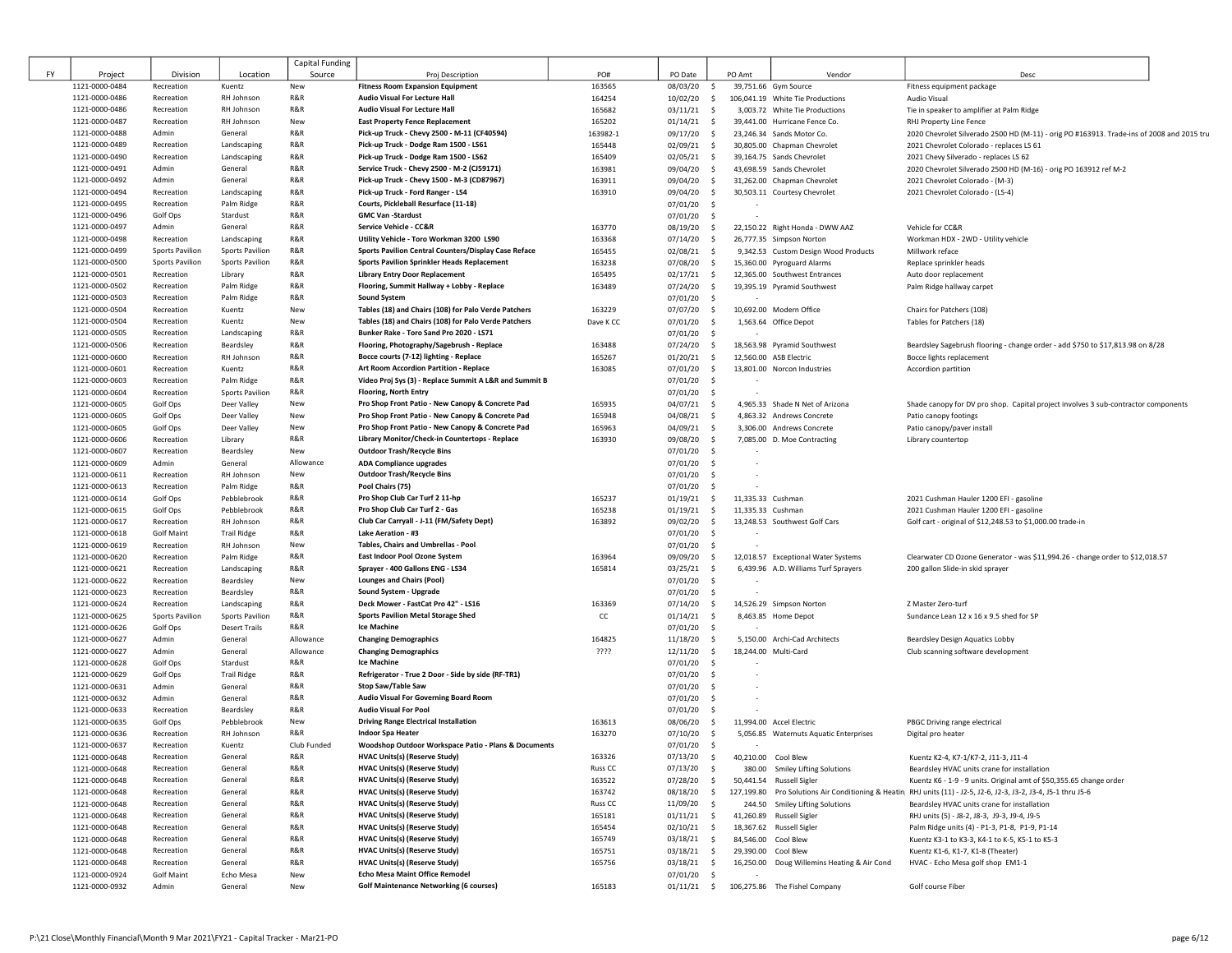|    |                |                 |          | Capital Funding |                                                   |        |          |        |                                 |                                                         |
|----|----------------|-----------------|----------|-----------------|---------------------------------------------------|--------|----------|--------|---------------------------------|---------------------------------------------------------|
| EV | Project        | <b>Division</b> | Location | Source          | Proi Description                                  | PO#    | PO Date  | PO Amt | Vendor                          | Deso                                                    |
|    | 1121-0000-0934 | Admir           | General  | New             | <b>Chartered Clubs-Networking (4 Rec Centers)</b> |        | 07/01/20 |        |                                 |                                                         |
|    | 1121-0000-0956 | Golf Maint      | Gen Golf | Allowance       | Well Pump/Motor Replace (Allowance)               | 163778 | 08/20/20 |        | 15,710.00 Weber Water Resources | Well pump motor replacement - DV                        |
|    | 1121-0000-0956 | Golf Maint      | Gen Golf | Allowance       | Well Pump/Motor Replace (Allowance)               | 163804 | 08/25/20 |        | 12,408.01 Bestway Electric      | Pump Station Motor - PB - change order from \$12,209.56 |

\$ 5,156,556.15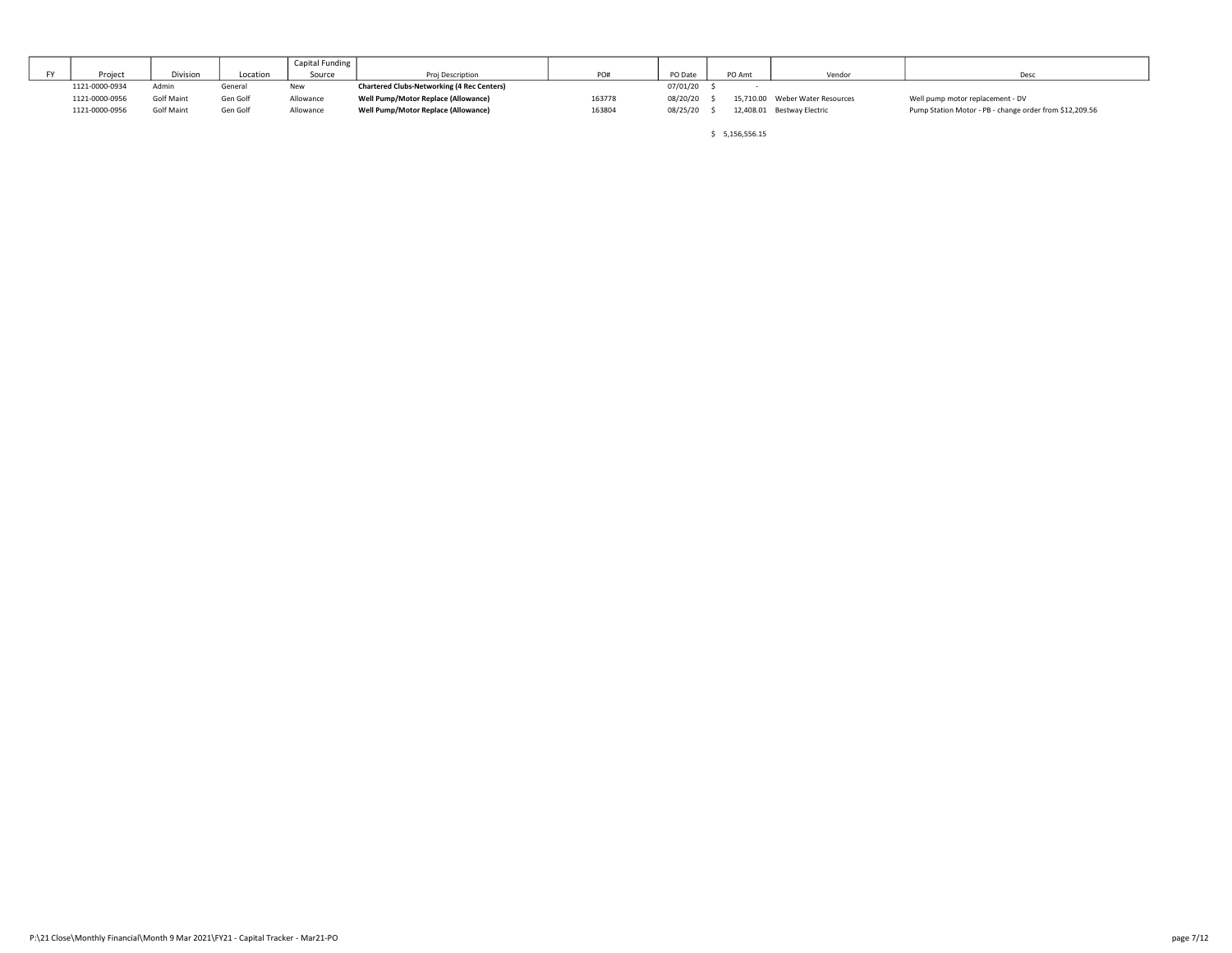#### Recreation Centers of Sun City West, Inc. FY 2020-21 Capital Budget Tracking

| Project#                         | Project                                                                    | Beginning<br>Balance | <b>Jul-20</b> | Aug-20     | Sep-20     | Oct-20     | <b>Nov-20</b> | <b>Dec-20</b> | Jan-21    | Feb-21    | <b>Mar-21</b> | Apr-21 | May-21 | <b>Jun-21</b> | <b>YTD Total</b> |
|----------------------------------|----------------------------------------------------------------------------|----------------------|---------------|------------|------------|------------|---------------|---------------|-----------|-----------|---------------|--------|--------|---------------|------------------|
| 1121-0000-0000                   | #N/A                                                                       |                      |               |            |            |            |               |               |           |           |               |        |        |               |                  |
| 1121-0000-0100                   | Golf Maintenance Equipment - See Detail tab                                |                      | 629,552.23    |            |            |            | 12,118.20     | 18,908.24     | 37,797.45 |           |               |        |        |               | 698,376.12       |
| 1121-0000-0104                   | Softball Field Turf & Warning Track                                        |                      |               |            |            |            |               |               |           |           |               |        |        |               |                  |
| 1121-0000-0105                   | Replace 58 Ubiquiti EoL WiFi Aps                                           |                      |               |            |            |            |               |               |           |           |               |        |        |               |                  |
| 1121-0000-0106                   | Key / Access Control System                                                |                      |               |            |            |            |               |               |           |           |               |        |        |               |                  |
| 1121-0000-0107                   | Safety & Structural Integrity                                              |                      |               | 8,822.00   | 5,514.49   |            | 11,399.47     | 6,073.64      | 7,000.00  | 20,614.92 | 19,533.55     |        |        |               | 78,958.07        |
| 1121-0000-0109                   | Entrance signage                                                           |                      |               |            |            |            |               |               |           |           |               |        |        |               |                  |
| 1121-0000-0115                   | Golf Course Shoreline Repair #18                                           |                      | 66,699.48     | 158,159.64 | 12,040.00  |            |               |               |           |           |               |        |        |               | 236,899.12       |
| 1121-0000-0117                   | <b>Bunker Project</b>                                                      |                      | 3,099.83      | 257,164.56 | 18,279.40  | 9,347.00   |               |               |           |           |               |        |        |               | 287,890.79       |
| 1121-0000-0125                   | Equipment - HVAC, boilers, etc.-Replace                                    |                      | 4,914.50      |            | 163.00     | 1,821.31   | 4,954.75      |               |           |           |               |        |        |               | 11,853.56        |
| 1121-0000-0127                   | <b>Information Technology</b>                                              |                      |               |            |            |            |               |               |           |           | 7,675.22      |        |        |               | 7,675.22         |
| 1121-0000-0126                   | Energy Conservation (e.g. Solar, LED Lighting)                             | $\sim$               |               |            |            |            | 29,432.00     | 10,000.00     | 19,432.00 |           |               |        |        |               | 58,864.00        |
| 1121-0000-0131                   | Kuentz Master Plan (Planning/Design)                                       | 38,200.00            |               |            |            |            |               | (38, 200.00)  |           |           |               |        |        |               | (38, 200.00)     |
| 1121-0000-0132                   | <b>Stardust Theater entrance</b>                                           |                      |               |            |            |            |               |               |           |           |               |        |        |               |                  |
| 1121-0000-0148                   | RHJ Facility Enhancement Final Phase<br>Kitchen and Card Rooms Remodel     |                      |               |            |            |            |               |               |           |           |               |        |        |               | $\sim$           |
| 1121-0000-0400<br>1121-0000-0401 | Pool & Spa Liners - Replace                                                |                      |               |            |            |            |               |               |           |           |               |        |        |               |                  |
| 1121-0000-0402                   | Copper/ Glass Art Room- Countertops                                        |                      |               |            |            |            |               |               |           |           |               |        |        |               | $\sim$           |
| 1121-0000-0403                   | Desert Trails Pro Shop- Bldg. Sign                                         |                      |               |            |            |            |               |               |           |           |               |        |        |               |                  |
| 1121-0000-0404                   | Woodshop-Roof-Parapet Walls                                                |                      |               |            |            |            |               |               |           |           |               |        |        |               |                  |
| 1121-0000-0405                   | Flooring, Miniature Golf Carpet                                            |                      |               |            |            |            |               |               | 27,743.00 |           |               |        |        |               | 27,743.00        |
| 1121-0000-0406                   | Copper/Glass Art & Porcelain Paint- Flooring                               |                      |               |            |            |            |               |               |           |           |               |        |        |               |                  |
| 1121-0000-0407                   | Club Rooms 1,2,3,4- Flooring                                               |                      |               |            |            |            |               |               |           |           |               |        |        |               | $\sim$           |
| 1121-0000-0408                   | Roof - Tile - Replace - Pro shop (has no flat roof)                        |                      |               |            |            |            |               |               |           |           |               |        |        |               | $\sim$           |
| 1121-0000-0409                   | Library back office / Restroom ADA remodel                                 |                      |               |            |            |            |               |               |           |           |               |        |        |               |                  |
| 1121-0000-0410                   | Pro Shop Parking Lot - Mill & Resurface                                    |                      |               |            |            |            |               |               |           |           |               |        |        |               |                  |
| 1121-0000-0411                   | Pool Deck - Grind & Seal                                                   |                      |               |            |            |            |               |               |           |           |               |        |        |               |                  |
| 1121-0000-0412                   | Pool Bldg- Exterior Door Replace                                           |                      |               |            |            |            |               |               |           |           |               |        |        |               |                  |
| 1121-0000-0413                   | Space Util-Stained Glass Expansion to Computer Room                        |                      |               |            |            |            |               |               |           |           |               |        |        |               |                  |
| 1121-0000-0414                   | Space Util-Computers A, B, & Flight Sim; move to Palo Verde & Acacia Rooms |                      |               |            |            |            |               |               |           |           |               |        |        |               |                  |
| 1121-0000-0415                   | Rec Wall Signage - Final Phase                                             |                      |               |            |            |            |               |               |           |           |               |        |        |               |                  |
| 1121-0000-0416                   | Walking Track- Lighting repair                                             |                      |               |            |            |            |               |               |           |           |               |        |        |               |                  |
| 1121-0000-0417                   | ARC Building-Storage Mezzanine                                             |                      |               |            |            |            |               |               |           |           |               |        |        |               |                  |
| 1121-0000-0418                   | Roof - Tile - Replace - Pro shop                                           |                      |               |            |            |            |               |               |           |           |               |        |        |               |                  |
| 1121-0000-0419<br>1121-0000-0420 | Pool & Spa Liners - Replace<br>Spa Room Remodel- Floor, Walls, Ceiling     | 119,420.03           | 22,396.78     |            |            |            |               |               |           |           |               |        |        |               | 22,396.78        |
| 1121-0000-0421                   | <b>Directional Signage</b>                                                 | 3,906.00             | 4,221.00      |            |            |            |               |               |           |           |               |        |        |               | 4,221.00         |
| 1121-0000-0422                   | Master Gas Meter Replacement                                               |                      |               |            |            |            |               |               |           |           |               |        |        |               |                  |
| 1121-0000-0423                   | Space Util-Fitness/Weaving/Quilting Expansion                              | 538,626.31           | 381,777.67    | 5,132.09   | 715,206.74 | 131,869.85 | 287.48        | 218,175.80    |           |           |               |        |        |               | 1,452,449.63     |
| 1121-0000-0424                   | Space Util-Patio Storage                                                   |                      |               |            |            |            |               |               |           |           |               |        |        |               |                  |
| 1121-0000-0425                   | Space Util-Courtyard Improvements                                          |                      |               |            |            |            |               |               |           |           |               |        |        |               |                  |
| 1121-0000-0426                   | Space Util-Parking Lot- Expansion 54 Spaces                                |                      |               |            |            |            |               |               |           |           |               |        |        |               |                  |
| 1121-0000-0427                   | Metal Shop Renovation / Addition                                           |                      |               | 350.00     | 7,700.00   | 11,255.00  |               |               | 20,800.00 | 5,290.23  | 4,194.34      |        |        |               | 49,589.57        |
| 1121-0000-0428                   | Pool Deck - Resurface                                                      |                      |               |            | 32,000.00  | 77,244.51  |               |               |           |           |               |        |        |               | 109,244.51       |
| 1121-0000-0429                   | Upgrade Large Dog Park (ADA Accessability)                                 | 5,878.77             | 63,015.91     | 45,648.95  | 40,770.30  | 64,246.83  | 26,472.41     |               |           |           |               |        |        |               | 240,154.40       |
| 1121-0000-0430                   | <b>Crooked Putter Flooring</b>                                             |                      |               |            |            |            |               |               |           |           |               |        |        |               |                  |
| 1121-0000-0431                   | Lake #15 Aeration                                                          |                      |               |            |            |            |               |               |           |           |               |        |        |               |                  |
| 1121-0000-0432                   | Shoreline Repairs #1 & #8                                                  |                      |               |            |            |            |               |               |           |           |               |        |        |               |                  |
| 1121-0000-0433                   | Replace 30 Core Switches w/10gb switches                                   |                      |               |            |            |            |               |               | 7,492.48  |           |               |        |        |               | 7,492.48         |
| 1121-0000-0434                   | 3 RDS Servers and Upgrade                                                  |                      |               |            |            |            |               |               |           |           |               |        |        |               |                  |
| 1121-0000-0435                   | Replace Primary DC                                                         |                      |               |            |            |            |               |               |           |           |               |        |        |               | $\sim$           |
| 1121-0000-0436<br>1121-0000-0437 | <b>Utility Server</b><br>Library Workstation (4)                           |                      |               |            |            |            |               |               |           |           |               |        |        |               |                  |
| 1121-0000-0438                   | Fitness Equipment - See Rec Fitness Equip tab                              |                      |               |            |            |            |               |               |           |           |               |        |        |               |                  |
| 1121-0000-0439                   | Fitness Equipment - See Rec Fitness Equip tab                              |                      |               |            |            |            |               | 15,090.00     |           |           |               |        |        |               | 15,090.00        |
| 1121-0000-0440                   | Lake Aeration (PB) - All                                                   |                      |               |            |            |            |               |               |           |           |               |        |        |               |                  |
| 1121-0000-0441                   | Lakes - Shoreline Repairs #8                                               | 52,284.65            | 16,656.16     |            |            |            |               |               |           |           |               |        |        |               | 16,656.16        |
| 1121-0000-0442                   | Spa Heater - Repair (exchanger)                                            |                      |               |            |            |            |               |               |           |           |               |        |        |               |                  |
| 1121-0000-0443                   | Pro Shop Receiving and Storage                                             |                      |               |            |            |            |               |               |           |           |               |        |        |               |                  |
| 1121-0000-0444                   | Golf Cart - Street Legal                                                   |                      |               |            |            |            |               |               |           |           |               |        |        |               | $\sim$           |
| 1121-0000-0445                   | Golf Cart - Street Legal                                                   |                      |               |            |            |            |               |               |           |           |               |        |        |               |                  |
| 1121-0000-0446                   | Replace PA System                                                          |                      |               |            |            |            |               |               |           |           |               |        |        |               |                  |
| 1121-0000-0447                   | Golf Cart - Street Legal                                                   |                      |               |            |            |            |               |               |           |           |               |        |        |               | $\sim$           |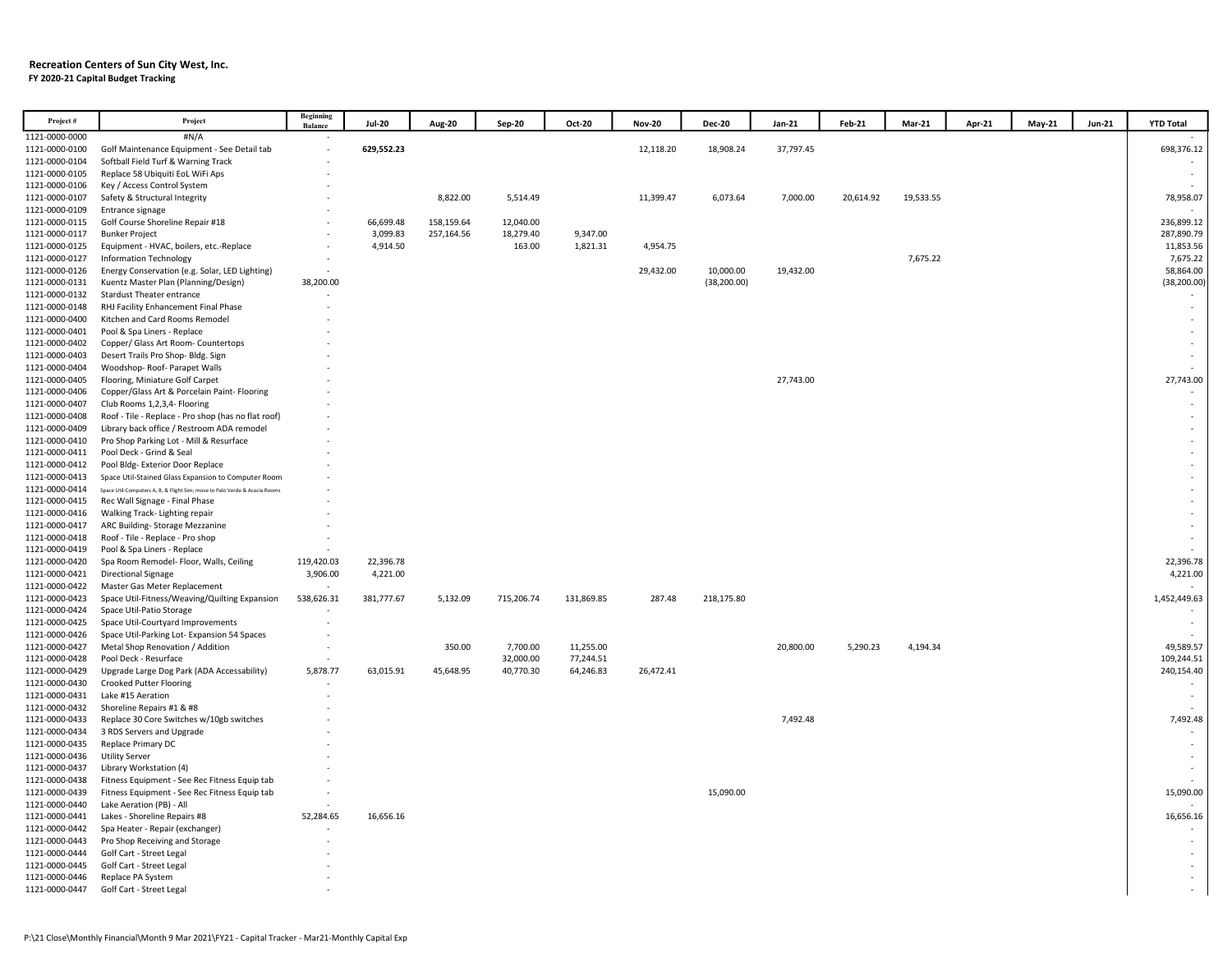#### Recreation Centers of Sun City West, Inc. FY 2020-21 Capital Budget Tracking

| Project#       | Project                                                 | <b>Beginning</b><br><b>Balance</b> | <b>Jul-20</b> | <b>Aug-20</b> | Sep-20     | Oct-20    | <b>Nov-20</b> | <b>Dec-20</b> | Jan-21    | Feb-21     | Mar-21    | Apr-21 | <b>May-21</b> | <b>Jun-21</b> | <b>YTD Total</b> |
|----------------|---------------------------------------------------------|------------------------------------|---------------|---------------|------------|-----------|---------------|---------------|-----------|------------|-----------|--------|---------------|---------------|------------------|
| 1121-0000-0448 | Replace PA System                                       |                                    |               |               |            |           |               |               |           |            |           |        |               |               |                  |
| 1121-0000-0449 | Replace PA System                                       |                                    |               |               |            |           |               |               |           |            |           |        |               |               |                  |
| 1121-0000-0450 | Driving Range Tee Box - Renovation                      |                                    |               |               |            |           |               |               |           |            |           |        |               |               |                  |
| 1121-0000-0451 | Golf Cart - Club Car - DV-22                            |                                    |               |               | 9,929.27   |           |               |               |           |            |           |        |               |               | 9,929.27         |
| 1121-0000-0452 | Cart Paths - Major Repairs (DV) PH1                     |                                    |               |               |            |           |               |               |           |            |           |        |               |               |                  |
| 1121-0000-0453 | Utility Vehicle - Club Carryall - M-6                   |                                    |               |               |            |           |               |               |           |            |           |        |               |               |                  |
| 1121-0000-0454 | Irrigation/Turf Conversion Design Plans-GV              | 7,500.00                           |               |               |            |           |               |               |           |            |           |        |               |               |                  |
| 1121-0000-0455 | Re-upholster and stain wicker furniture                 |                                    |               |               |            |           |               |               |           | 30,512.81  |           |        |               |               | 30,512.81        |
| 1121-0000-0456 | Womens/Boomers Kitchen Renov.                           |                                    |               |               |            |           |               |               |           |            |           |        |               |               |                  |
| 1121-0000-0457 | Concert Speakers - Part of A/V Upgrade                  | $\sim$                             |               |               |            |           |               |               |           |            |           |        |               |               |                  |
| 1121-0000-0458 | 900 Summit Hall Chair reupholster                       | 48,133.92                          | 1,150.78      |               |            |           |               |               |           |            |           |        |               |               | 1,150.78         |
| 1121-0000-0459 | Palm ridge summit hall dressing rooms                   |                                    |               |               |            |           |               |               |           |            |           |        |               |               |                  |
| 1121-0000-0460 | Tractor - John Deere 5210 - LS21                        |                                    |               | 37,055.34     |            |           |               |               |           |            |           |        |               |               | 37,055.34        |
| 1121-0000-0461 | Utility Trailer - 5 X 10 - 54T019 - LS29                |                                    |               |               |            |           |               |               |           |            |           |        |               |               |                  |
| 1121-0000-0462 | Pick-up Truck - Chevrolet 3500 - LS03                   |                                    |               |               |            |           |               |               |           |            |           |        |               |               |                  |
| 1121-0000-0463 | Utility Vehicle - John Deere E-Gator - LS13             |                                    |               |               |            |           |               |               |           |            |           |        |               |               |                  |
| 1121-0000-0464 | 80 sling back outdoor pool lounges                      |                                    |               |               |            |           |               |               |           |            |           |        |               |               |                  |
| 1121-0000-0465 | PB Driving Range Tee Box - Renovation                   | 53,139.50                          | 1,909.25      |               |            |           |               |               |           |            |           |        |               |               | 1,909.25         |
| 1121-0000-0466 | Floor Scrubber, T1 Tennant                              | $\overline{\phantom{a}}$           |               |               |            |           |               |               |           |            |           |        |               |               |                  |
| 1121-0000-0467 | Courier Vehicle - C-1                                   |                                    |               |               |            |           |               |               |           |            |           |        |               |               |                  |
| 1121-0000-0468 | Soft Tip Dart Machine                                   |                                    |               |               |            |           |               |               |           |            |           |        |               |               |                  |
| 1121-0000-0471 | Golf Maintenance Vehicles - See Detail tab              |                                    | 138,271.50    |               |            |           |               |               |           | 115,198.64 |           |        |               |               | 253,470.14       |
| 1121-0000-0472 | <b>Bowling Scoring System</b>                           |                                    |               |               |            |           |               |               |           | 156,588.20 | 2,400.00  |        |               |               | 158,988.20       |
| 1121-0000-0474 | Arts & Crafts - Flat Roof Restoration                   |                                    |               | 148,690.00    |            |           |               |               |           |            |           |        |               |               | 148,690.00       |
| 1121-0000-0475 | <b>Golf Course Parking Lot</b>                          |                                    |               |               | 165,856.00 |           |               |               |           |            |           |        |               |               | 165,856.00       |
| 1121-0000-0476 | Parking Lot & Walkways - Lighting & Wire Replacement    |                                    |               |               |            |           |               |               |           |            | 45,840.00 |        |               |               | 45,840.00        |
| 1121-0000-0477 | Swim & Fitness Hallways, Lockers - Flooring Replacement |                                    |               |               |            |           |               |               | 982.03    | 20.92      |           |        |               |               | 1,002.95         |
| 1121-0000-0478 | Park Transformer & Electrical Renovation                |                                    |               |               |            |           |               |               | 44,562.00 |            |           |        |               |               | 44,562.00        |
| 1121-0000-0479 | Library - Flat Roof Restoration                         |                                    |               |               |            |           | 28,284.00     | 59,954.00     | 24,900.00 |            |           |        |               |               | 113,138.00       |
| 1121-0000-0481 | Remove and Replace Putting Green                        |                                    |               |               |            |           |               |               | 8,700.00  |            |           |        |               |               | 8,700.00         |
| 1121-0000-0482 | Memo's Gas Line Project                                 |                                    | 41,225.40     | 7,440.60      |            |           |               |               |           |            |           |        |               |               | 48,666.00        |
| 1121-0000-0483 | Pool Heater B-1 - Replacement                           |                                    |               |               |            |           |               |               | 47,713.09 |            |           |        |               |               | 47,713.09        |
| 1121-0000-0484 | Fitness Room Expansion Equipment                        |                                    |               |               |            |           |               | 82,630.66     |           |            |           |        |               |               | 82,630.66        |
| 1121-0000-0486 | Audio Visual For Lecture Hall                           |                                    |               |               |            | 89,121.20 |               |               | 4,950.00  |            | 9,028.72  |        |               |               | 103,099.92       |
| 1121-0000-0487 | East Property Fence Replacement                         |                                    |               |               |            |           |               |               |           | 39,441.00  |           |        |               |               | 39,441.00        |
| 1121-0000-0488 | Pick-up Truck - Chevy 2500 - M-11 (CF40594)             |                                    |               |               | 23,246.34  |           |               |               |           |            |           |        |               |               | 23,246.34        |
| 1121-0000-0489 | Pick-up Truck - Dodge Ram 1500 - LS61                   |                                    |               |               |            |           |               |               |           | 30,805.00  |           |        |               |               | 30,805.00        |
| 1121-0000-0490 | Pick-up Truck - Dodge Ram 1500 - LS62                   |                                    |               |               |            |           |               |               |           | 39,164.75  |           |        |               |               | 39,164.75        |
| 1121-0000-0491 | Service Truck - Chevy 2500 - M-2 (CJ59171)              |                                    |               |               | 43,698.59  |           |               |               |           |            |           |        |               |               | 43,698.59        |
| 1121-0000-0492 | Pick-up Truck - Chevy 1500 - M-3 (CD87967)              |                                    |               |               |            |           | 31,262.00     |               |           |            |           |        |               |               | 31,262.00        |
| 1121-0000-0494 | Pick-up Truck - Ford Ranger - LS4                       |                                    |               |               |            | 30,503.11 |               |               |           |            |           |        |               |               | 30,503.11        |
| 1121-0000-0497 | Service Vehicle - CC&R                                  |                                    |               | 22.150.22     |            |           |               |               |           |            |           |        |               |               | 22,150.22        |
| 1121-0000-0498 | Utility Vehicle - Toro Workman 3200 LS90                |                                    | 26,777.35     |               |            |           |               |               |           |            |           |        |               |               | 26,777.35        |
| 1121-0000-0499 | Sports Pavilion Central Counters/Display Case Reface    |                                    |               |               |            |           |               |               |           | 4,771.26   |           |        |               |               | 4,771.26         |
| 1121-0000-0500 | Sports Pavilion Sprinkler Heads Replacement             |                                    |               |               |            |           | 15.360.00     |               |           |            |           |        |               |               | 15,360.00        |
| 1121-0000-0502 | Flooring, Summit Hallway + Lobby - Replace              |                                    |               | 19,395.19     |            |           |               |               |           |            |           |        |               |               | 19,395.19        |
| 1121-0000-0504 | Tables (18) and Chairs (108) for Palo Verde Patchers    |                                    | 1,563.64      |               | 10,692.00  |           |               |               |           |            |           |        |               |               | 12,255.64        |
| 1121-0000-0506 | Flooring, Photography/Sagebrush - Replace               |                                    |               | 18,563.98     |            |           |               |               |           |            |           |        |               |               | 18,563.98        |
| 1121-0000-0601 | Art Room Accordion Partition - Replace                  |                                    |               | 13,801.00     |            |           |               |               |           |            |           |        |               |               | 13,801.00        |
| 1121-0000-0606 | Library Monitor/Check-in Countertops - Replace          |                                    |               |               | 3,542.50   | 3,542.50  |               |               |           |            |           |        |               |               | 7,085.00         |
| 1121-0000-0609 | ADA Compliance upgrades                                 |                                    |               |               |            |           |               |               |           |            |           |        |               |               |                  |
| 1121-0000-0610 | <b>Capital Project Planning</b>                         |                                    |               | 2,500.00      | (2,500.00) |           |               |               |           |            |           |        |               |               |                  |
| 1121-0000-0617 | Club Car Carryall - J-11 (FM/Safety Dept)               |                                    |               |               |            | 13,248.53 |               |               |           |            |           |        |               |               | 13,248.53        |
| 1121-0000-0620 | East Indoor Pool Ozone System                           |                                    |               |               |            |           | 12,018.57     |               |           |            |           |        |               |               | 12,018.57        |
| 1121-0000-0624 | Deck Mower - FastCat Pro 42" - LS16                     |                                    | 14,526.29     |               |            |           |               |               |           |            |           |        |               |               | 14,526.29        |
| 1121-0000-0625 | Sports Pavilion Metal Storage Shed                      |                                    |               |               |            |           |               |               | 8,463.85  |            |           |        |               |               | 8,463.85         |
| 1121-0000-0627 | <b>Changing Demographics</b>                            |                                    |               |               |            |           |               |               |           |            |           |        |               |               |                  |
| 1121-0000-0635 | Driving Range Electrical Installation                   |                                    |               | 11,994.00     |            |           |               |               |           |            |           |        |               |               | 11,994.00        |
| 1121-0000-0636 | Indoor Spa Heater                                       |                                    |               |               |            | 5,056.85  |               |               |           |            |           |        |               |               | 5,056.85         |
| 1121-0000-0648 | HVAC Units(s) (Reserve Study)                           |                                    | 59,719.46     | 93,658.29     | 91,612.54  | 40,994.50 | 14,223.50     | 43,199.80     | 37,709.66 | 3,551.23   | 11,715.58 |        |               |               | 396,384.56       |
| 1121-0000-0675 | Upgrade Dog Park--Small                                 |                                    |               |               |            |           |               |               |           |            |           |        |               |               |                  |
| 1121-0000-0905 | Agave Room - Flooring Replacement                       |                                    |               |               |            |           |               |               |           |            |           |        |               |               |                  |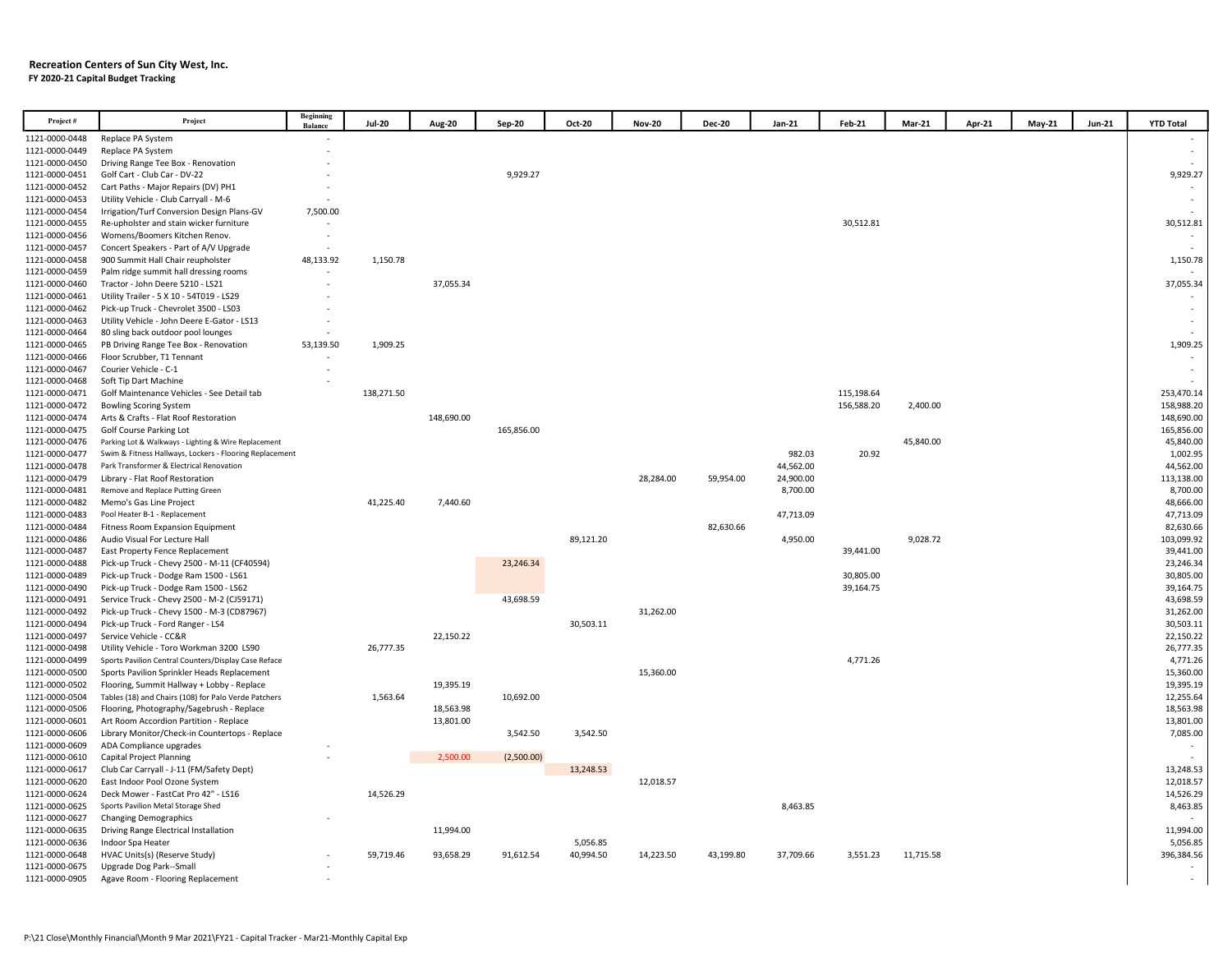#### Recreation Centers of Sun City West, Inc. FY 2020-21 Capital Budget Tracking

| Project#       | Project                                    | Beginning<br><b>Balance</b> | <b>Jul-20</b> | Aug-20     | Sep-20         | Oct-20        | <b>Nov-20</b> | <b>Dec-20</b>            | Jan-21        | Feb-21        | Mar-21      | Apr-21                   | May-21                   | <b>Jun-21</b> | <b>YTD Total</b> |
|----------------|--------------------------------------------|-----------------------------|---------------|------------|----------------|---------------|---------------|--------------------------|---------------|---------------|-------------|--------------------------|--------------------------|---------------|------------------|
| 1121-0000-0906 | <b>Aquatics Hall Tile Replacement</b>      |                             |               |            |                |               |               |                          |               |               |             |                          |                          |               |                  |
| 1121-0000-0924 | Echo Mesa Maint Office Remodel             | 26,830.50                   |               |            | (26,830.50)    |               |               |                          |               |               |             |                          |                          |               | (26,830.50)      |
| 1121-0000-0934 | Chartered Clubs-Networking (4 Rec Centers) | $\sim$                      |               |            |                |               |               |                          |               |               |             |                          |                          |               |                  |
| 1121-0000-0956 | Well Pump/Motor Replace (Allowance)        | $\overline{\phantom{a}}$    |               | 15,710.00  | 12,408.01      |               |               |                          |               |               |             |                          |                          |               | 28,118.01        |
|                |                                            |                             |               |            |                |               |               |                          |               |               |             |                          |                          |               |                  |
|                |                                            |                             |               |            |                |               |               |                          |               |               |             |                          |                          |               | $\sim$           |
|                |                                            |                             |               |            |                |               |               |                          |               |               |             |                          |                          |               | $\sim$           |
|                |                                            |                             |               |            |                |               |               |                          |               |               |             |                          |                          |               | $\sim$           |
|                |                                            |                             |               |            |                |               |               |                          |               |               |             |                          |                          |               |                  |
|                |                                            |                             | 1,477,477.23  | 866,235.86 | 1,163,328.68   | 478,251.19    | 185,812.38    | 415,832.14               | 298,245.56    | 445,958.96    | 100,387.41  | $\overline{\phantom{a}}$ |                          | <b>м.</b>     | 5,431,529.41     |
|                |                                            |                             |               |            |                |               |               |                          |               |               |             |                          |                          |               |                  |
|                | Cash Disbursements                         |                             | 1,477,477.23  | 866,235.86 | 1,163,328.68   | 478,251.19    | 185,812.38    | 415,832.14               | 298,245.56    | 445,958.96    | 100,387.41  | $\overline{\phantom{a}}$ |                          |               | 5,431,529.41     |
|                | Net CIP Change (all 1121)                  |                             | 1,477,477.23  | 866,235.86 | (276,083.45)   | (479, 869.66) | (38, 865.02)  | (2, 186, 368.74)         | 81,670.05     | 166,337.78    | 52,758.81   | $\sim$                   | $\overline{\phantom{a}}$ |               | (336,707.14)     |
|                |                                            |                             |               | $\sim$     | 1,439,412.13   | 958,120.85    | 224,677.40    | 2,602,200.88             | 216,575.51    | 279,621.18    | 47,628.60   | $\sim$                   | $\sim$                   | $\sim$        | 5,768,236.55     |
|                |                                            |                             |               |            |                |               |               |                          |               |               |             |                          |                          |               |                  |
|                | Capitalized from 1121-0000-0000            |                             |               |            |                |               |               |                          |               |               |             |                          |                          |               |                  |
|                | Capitalized from 1121-0000-XXXX            |                             |               |            | (1,439,412.13) | (958, 120.85) | (224, 677.40) | (2,602,200.88)           | (216, 575.51) | (279, 621.18) | (47,628.60) | $\sim$                   | $\overline{\phantom{a}}$ |               | (5,768,236.55)   |
|                |                                            |                             |               |            |                | $\sim$        |               | $\overline{\phantom{a}}$ |               |               |             | $\overline{\phantom{a}}$ |                          |               |                  |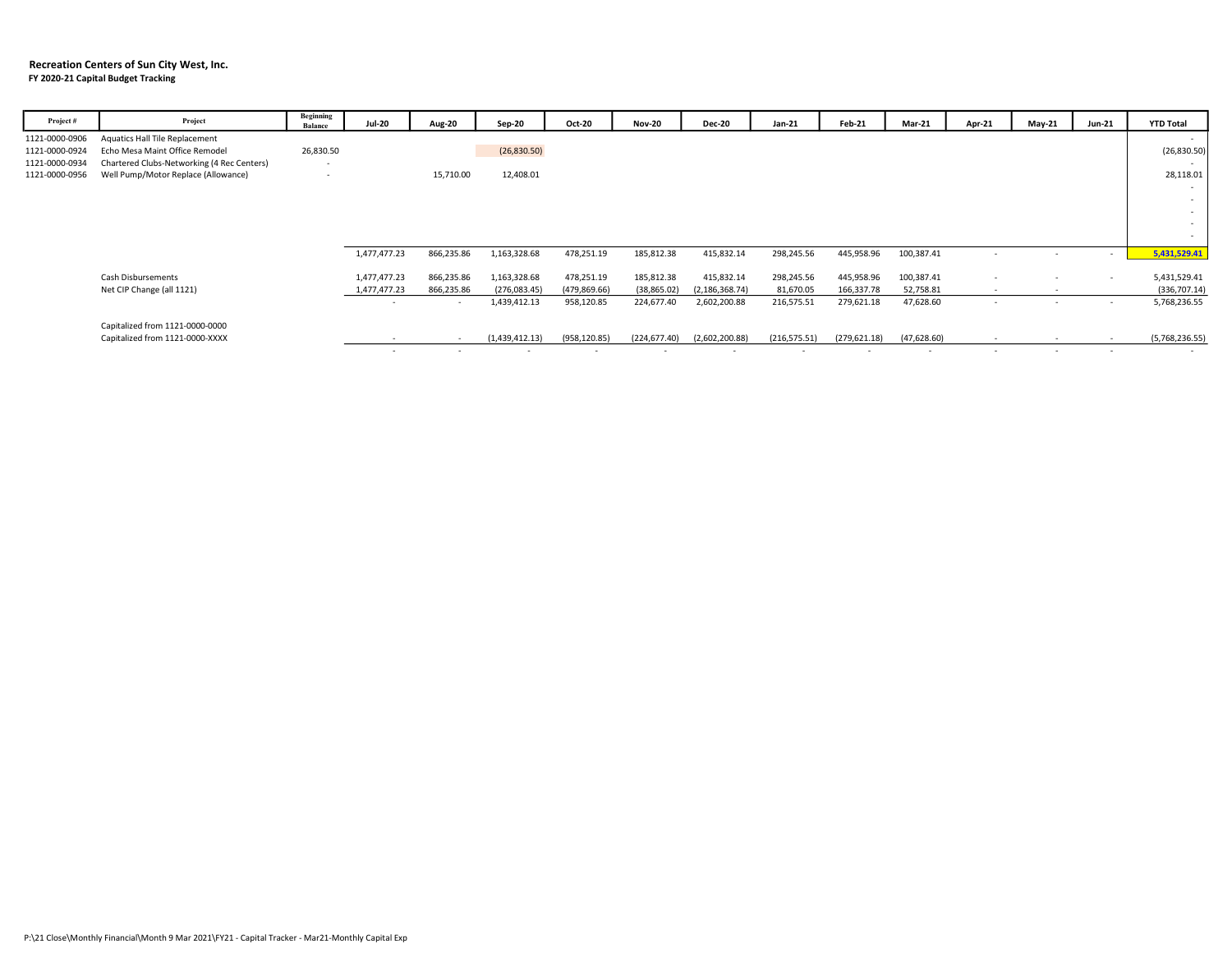FY 2020-21 HVAC Detail

|                |                 |                  | <b>Funding</b> |             |                                   | <b>Budget</b> |
|----------------|-----------------|------------------|----------------|-------------|-----------------------------------|---------------|
| Project #      | <b>Division</b> | Location         | <b>Source</b>  | Category    | <b>Project Description</b>        | FY 2019-20    |
| 1121-0000-0648 | Recreation      | Palm Ridge       | R&R            | <b>HVAC</b> | ARES 10 Ton P2-12                 | 10,609        |
| 1121-0000-0648 | Recreation      | Palm Ridge       | R&R            | <b>HVAC</b> | ARES 10 Ton P2-13                 | 10,609        |
| 1121-0000-0648 | Recreation      | Palm Ridge       | R&R            | <b>HVAC</b> | ARES 10 Ton P2-14                 | 10,609        |
| 1121-0000-0648 | Recreation      | Palm Ridge       | R&R            | <b>HVAC</b> | ARES 10 Ton P2-15                 | 10,609        |
| 1121-0000-0648 | Golf Ops        | <b>Echo Mesa</b> | R&R            | <b>HVAC</b> | CARRIER Pro Shop - 7.5 Tons EM1-1 | 8,487         |
| 1121-0000-0648 | Recreation      | Kuentz           | R&R            | <b>HVAC</b> | YORK 7.5 Ton K1-06                | 8,487         |
| 1121-0000-0648 | Recreation      | Kuentz           | R&R            | <b>HVAC</b> | YORK 7.5 Ton K1-07                | 8,487         |
| 1121-0000-0648 | Recreation      | Kuentz           | R&R            | <b>HVAC</b> | YORK 5 Ton K1-08                  | 6,365         |
| 1121-0000-0648 | Recreation      | Kuentz           | R&R            | <b>HVAC</b> | YORK 5 Ton K2-2                   | 6,365         |
| 1121-0000-0648 | Recreation      | Kuentz           | R&R            | <b>HVAC</b> | YORK 5 Ton K2-3                   | 6,365         |
| 1121-0000-0648 | Recreation      | Kuentz           | R&R            | <b>HVAC</b> | YORK 5 Ton K3-1                   | 6,365         |
| 1121-0000-0648 | Recreation      | Kuentz           | R&R            | <b>HVAC</b> | YORK 5 Ton K3-2                   | 6,365         |
| 1121-0000-0648 | Recreation      | Kuentz           | R&R            | <b>HVAC</b> | YORK 5 Ton K3-3                   | 6,365         |
| 1121-0000-0648 | Recreation      | Kuentz           | R&R            | <b>HVAC</b> | YORK 5 Ton K4-1                   | 6,365         |
| 1121-0000-0648 | Recreation      | Kuentz           | R&R            | <b>HVAC</b> | YORK 5 Ton K4-2                   | 6,365         |
| 1121-0000-0648 | Recreation      | Kuentz           | R&R            | <b>HVAC</b> | YORK 5 Ton K4-3                   | 6,365         |
| 1121-0000-0648 | Recreation      | Kuentz           | R&R            | <b>HVAC</b> | YORK 5 Ton K4-4                   | 6,365         |
| 1121-0000-0648 | Recreation      | Kuentz           | R&R            | <b>HVAC</b> | YORK 5 Ton K4-5                   | 6,365         |
| 1121-0000-0648 | Recreation      | Kuentz           | R&R            | <b>HVAC</b> | YORK 5 Ton K5-1                   | 6,365         |
| 1121-0000-0648 | Recreation      | Kuentz           | R&R            | <b>HVAC</b> | YORK 5 Ton K5-2                   | 6,365         |
| 1121-0000-0648 | Recreation      | Kuentz           | R&R            | <b>HVAC</b> | YORK 5 Ton K5-3                   | 6,365         |
| 1121-0000-0648 | Recreation      | Kuentz           | R&R            | <b>HVAC</b> | YORK 5 Ton K6-1                   | 6,365         |
| 1121-0000-0648 | Recreation      | Kuentz           | R&R            | <b>HVAC</b> | YORK 5 Ton K6-2                   | 6,365         |
| 1121-0000-0648 | Recreation      | Kuentz           | R&R            | <b>HVAC</b> | YORK 5 Ton K6-3                   | 6,365         |
| 1121-0000-0648 | Recreation      | Kuentz           | R&R            | <b>HVAC</b> | YORK 5 Ton K6-4                   | 6,365         |
| 1121-0000-0648 | Recreation      | Kuentz           | R&R            | <b>HVAC</b> | YORK 5 Ton K6-5                   | 6,365         |
| 1121-0000-0648 | Recreation      | Kuentz           | R&R            | <b>HVAC</b> | YORK 5 Ton K6-6                   | 6,365         |
| 1121-0000-0648 | Recreation      | Kuentz           | R&R            | <b>HVAC</b> | YORK 5 Ton K6-7                   | 6,365         |
| 1121-0000-0648 | Recreation      | Kuentz           | R&R            | <b>HVAC</b> | YORK 5 Ton K6-8                   | 6,365         |
| 1121-0000-0648 | Recreation      | Kuentz           | R&R            | <b>HVAC</b> | YORK 5 Ton K6-9                   | 6,365         |
| 1121-0000-0648 | Recreation      | Kuentz           | R&R            | <b>HVAC</b> | YORK 3 Ton K2-1                   | 5,305         |
|                |                 |                  |                |             |                                   | 219,606.30    |